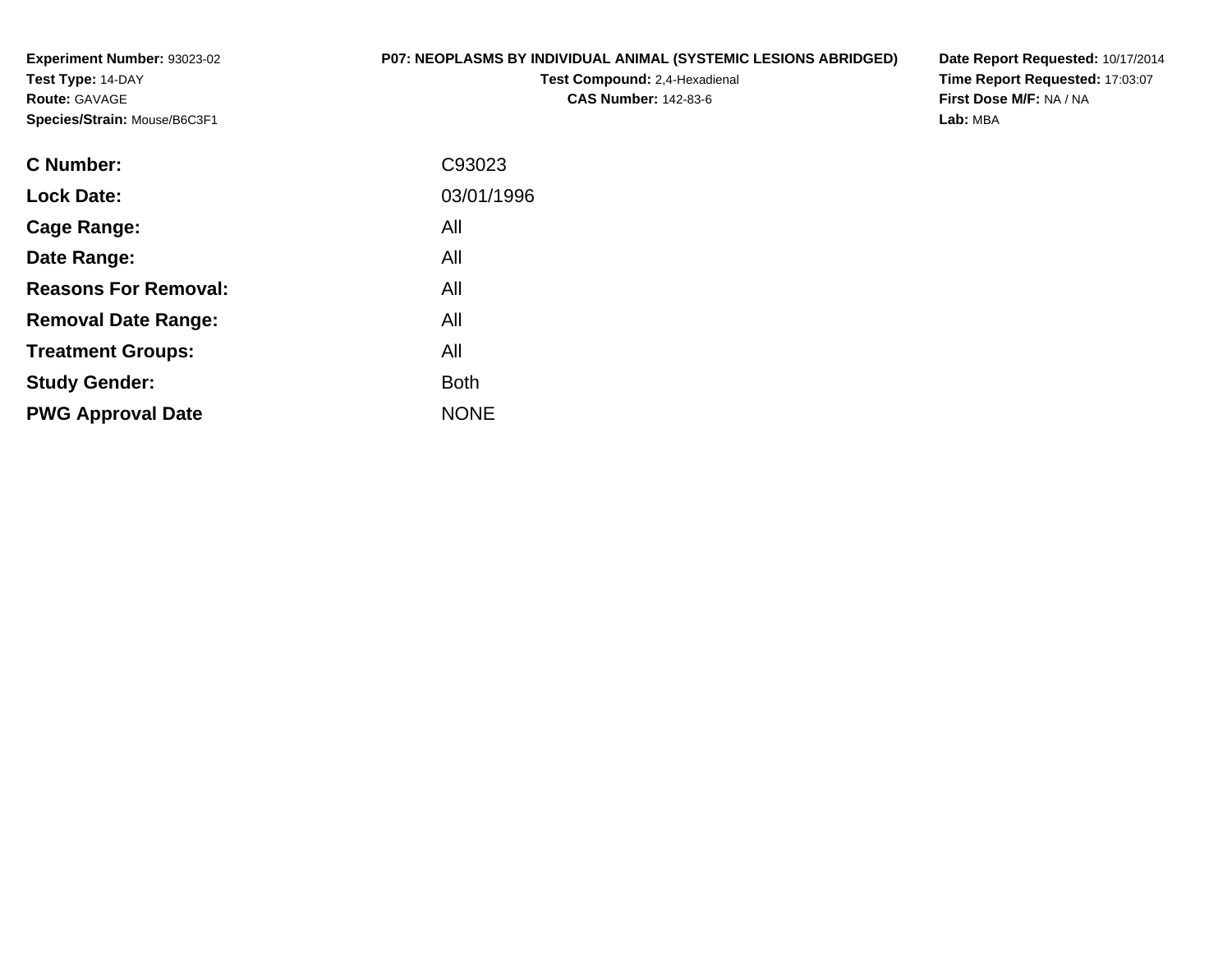**Test Type:** 14-DAY

**Route:** GAVAGE

**Species/Strain:** Mouse/B6C3F1

**Test Compound:** 2,4-Hexadienal **CAS Number:** 142-83-6

**Date Report Requested:** 10/17/2014**Time Report Requested:** 17:03:07**First Dose M/F:** NA / NA**Lab:** MBA

| <b>B6C3F1 Mouse Male</b><br>0.0<br><b>MG/KG</b>                                                                     | DAY ON TEST      | 0<br>0<br>1<br>7                | 0<br>$\boldsymbol{\theta}$<br>$\boldsymbol{l}$<br>$\overline{7}$ | 0<br>$\boldsymbol{\theta}$<br>1<br>7 | 0<br>0<br>$\boldsymbol{l}$<br>$\overline{7}$ | 0<br>0<br>1<br>7                |                       |
|---------------------------------------------------------------------------------------------------------------------|------------------|---------------------------------|------------------------------------------------------------------|--------------------------------------|----------------------------------------------|---------------------------------|-----------------------|
|                                                                                                                     | <b>ANIMAL ID</b> | $\mathbf 0$<br>0<br>0<br>0<br>1 | $\mathbf 0$<br>$\mathbf 0$<br>0<br>0<br>$\overline{2}$           | $\mathbf 0$<br>0<br>0<br>0<br>3      | 0<br>0<br>0<br>0<br>4                        | $\mathbf 0$<br>0<br>0<br>0<br>5 | <i><b>*TOTALS</b></i> |
| <b>Alimentary System</b>                                                                                            |                  |                                 |                                                                  |                                      |                                              |                                 |                       |
| Liver<br>Stomach, Forestomach<br><b>Cardiovascular System</b>                                                       |                  | +<br>$+$                        | +<br>$+$                                                         | +<br>$+$                             | +<br>$+$                                     | $\ddot{}$<br>$\ddot{}$          | 5<br>5                |
| <b>NONE</b><br><b>Endocrine System</b>                                                                              |                  |                                 |                                                                  |                                      |                                              |                                 |                       |
| <b>NONE</b><br><b>General Body System</b>                                                                           |                  |                                 |                                                                  |                                      |                                              |                                 |                       |
| <b>NONE</b><br><b>Genital System</b>                                                                                |                  |                                 |                                                                  |                                      |                                              |                                 |                       |
| <b>NONE</b><br><b>Hematopoietic System</b>                                                                          |                  |                                 |                                                                  |                                      |                                              |                                 |                       |
| <b>NONE</b><br><b>Integumentary System</b>                                                                          |                  |                                 |                                                                  |                                      |                                              |                                 |                       |
| <b>NONE</b><br><b>Musculoskeletal System</b>                                                                        |                  |                                 |                                                                  |                                      |                                              |                                 |                       |
| <b>NONE</b><br><b>Nervous System</b>                                                                                |                  |                                 |                                                                  |                                      |                                              |                                 |                       |
| * Total animals with tissue examined microscopically; Total animals with tumor<br>+ Tissue examined microscopically |                  |                                 |                                                                  |                                      |                                              |                                 |                       |

I ..Insufficient tissue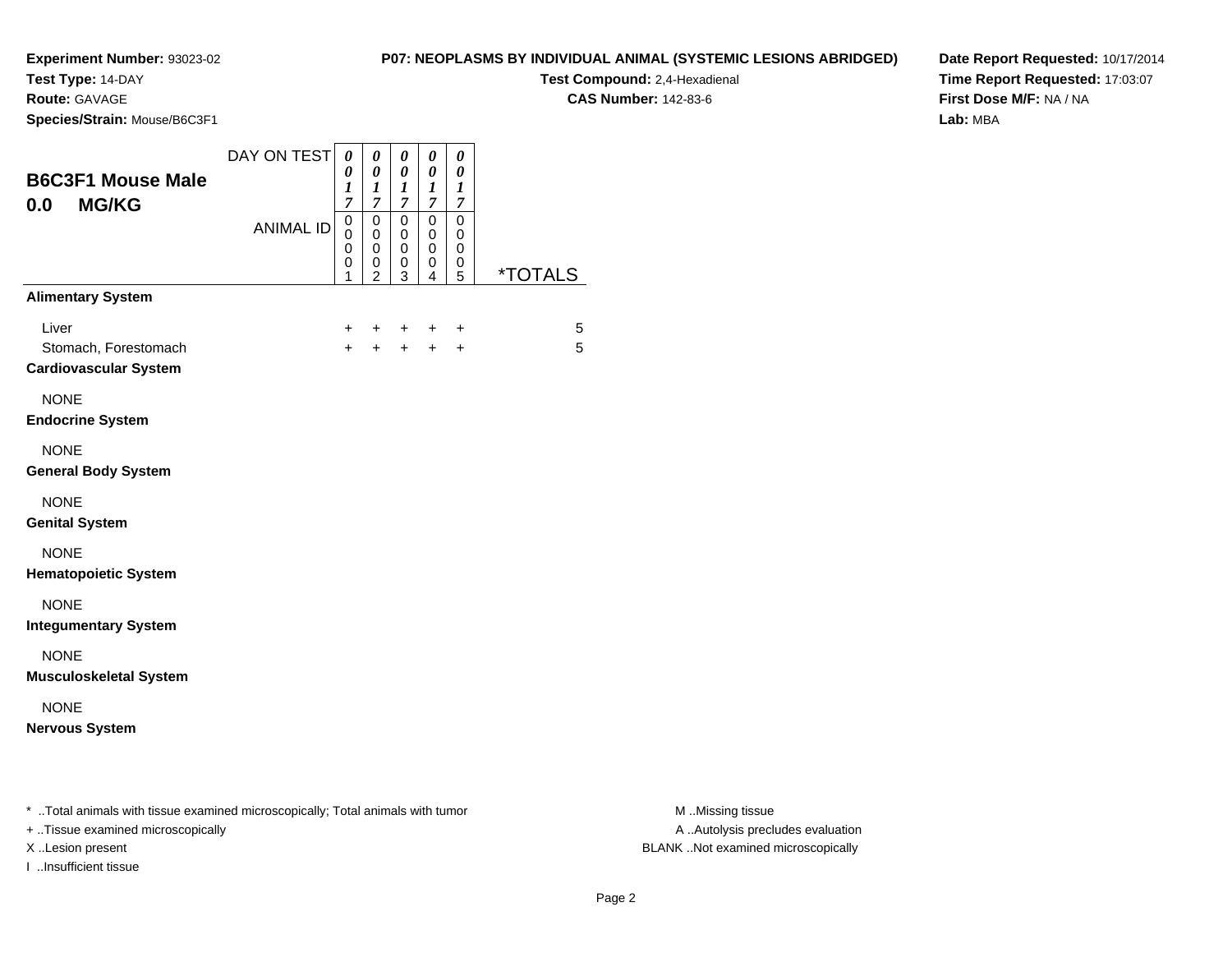**Test Type:** 14-DAY

**Route:** GAVAGE

**Species/Strain:** Mouse/B6C3F1

**Test Compound:** 2,4-Hexadienal

**CAS Number:** 142-83-6

**Date Report Requested:** 10/17/2014**Time Report Requested:** 17:03:07**First Dose M/F:** NA / NA**Lab:** MBA

| <b>B6C3F1 Mouse Male</b><br><b>MG/KG</b><br>0.0 | DAY ON TEST<br><b>ANIMAL ID</b> | 0<br>0<br>$\boldsymbol{l}$<br>$\overline{7}$<br>0<br>0<br>0<br>0<br>1 | 0<br>0<br>1<br>$\overline{7}$<br>0<br>$\mathbf 0$<br>0<br>0<br>$\overline{2}$ | 0<br>0<br>1<br>$\overline{\tau}$<br>0<br>0<br>$\mathbf 0$<br>0<br>3 | 0<br>0<br>$\boldsymbol{l}$<br>$\overline{7}$<br>0<br>0<br>0<br>0<br>4 | 0<br>0<br>1<br>7<br>0<br>0<br>0<br>0<br>5 | <i><b>*TOTALS</b></i> |
|-------------------------------------------------|---------------------------------|-----------------------------------------------------------------------|-------------------------------------------------------------------------------|---------------------------------------------------------------------|-----------------------------------------------------------------------|-------------------------------------------|-----------------------|
| <b>NONE</b><br><b>Respiratory System</b>        |                                 |                                                                       |                                                                               |                                                                     |                                                                       |                                           |                       |
| <b>NONE</b><br><b>Special Senses System</b>     |                                 |                                                                       |                                                                               |                                                                     |                                                                       |                                           |                       |
| <b>NONE</b><br><b>Urinary System</b>            |                                 |                                                                       |                                                                               |                                                                     |                                                                       |                                           |                       |
| Kidney<br><b>SYSTEMIC LESIONS</b>               |                                 | $\ddot{}$                                                             | +                                                                             | $\div$                                                              | $\ddot{}$                                                             | $\ddot{}$                                 | 5                     |
| Multiple Organ                                  |                                 | ٠                                                                     | ٠                                                                             |                                                                     |                                                                       | ÷                                         | 5                     |

\* ..Total animals with tissue examined microscopically; Total animals with tumor **M** ..Missing tissue M ..Missing tissue

+ ..Tissue examined microscopically

I ..Insufficient tissue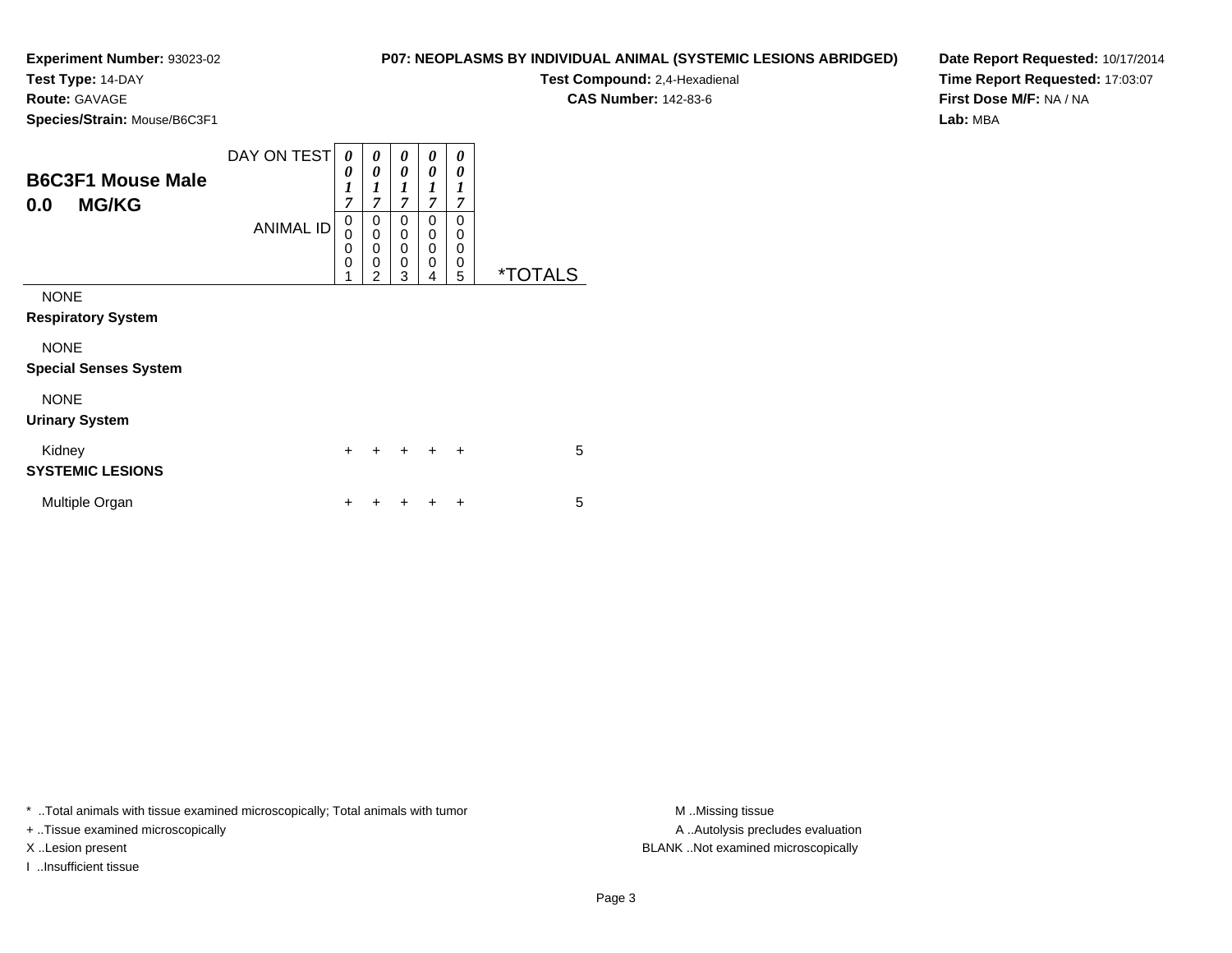| <b>Experiment Number: 93023-02</b><br>Test Type: 14-DAY<br>Route: GAVAGE<br>Species/Strain: Mouse/B6C3F1 |                  | <b>P07: NEOPLASMS BY INDIVIDUAL ANIMAL (SYSTEMIC LESIONS ABRIDGED)</b><br>Test Compound: 2,4-Hexadienal<br><b>CAS Number: 142-83-6</b> | Date Report Requested: 10/17/2014<br>Time Report Requested: 17:03:07<br>First Dose M/F: NA / NA<br>Lab: MBA |
|----------------------------------------------------------------------------------------------------------|------------------|----------------------------------------------------------------------------------------------------------------------------------------|-------------------------------------------------------------------------------------------------------------|
| <b>B6C3F1 Mouse Male</b>                                                                                 | DAY ON TEST      |                                                                                                                                        |                                                                                                             |
| <b>MG/KG</b><br>3.0                                                                                      | <b>ANIMAL ID</b> |                                                                                                                                        |                                                                                                             |
| <b>Alimentary System</b>                                                                                 |                  | <i><b>*TOTALS</b></i>                                                                                                                  |                                                                                                             |
| <b>NONE</b><br><b>Cardiovascular System</b>                                                              |                  |                                                                                                                                        |                                                                                                             |
| <b>NONE</b><br><b>Endocrine System</b>                                                                   |                  |                                                                                                                                        |                                                                                                             |
| <b>NONE</b><br><b>General Body System</b>                                                                |                  |                                                                                                                                        |                                                                                                             |
| <b>NONE</b><br><b>Genital System</b>                                                                     |                  |                                                                                                                                        |                                                                                                             |
| <b>NONE</b><br><b>Hematopoietic System</b>                                                               |                  |                                                                                                                                        |                                                                                                             |
| <b>NONE</b><br><b>Integumentary System</b>                                                               |                  |                                                                                                                                        |                                                                                                             |
| <b>NONE</b><br><b>Musculoskeletal System</b>                                                             |                  |                                                                                                                                        |                                                                                                             |
| <b>NONE</b><br><b>Nervous System</b>                                                                     |                  |                                                                                                                                        |                                                                                                             |
| <b>NONE</b>                                                                                              |                  |                                                                                                                                        |                                                                                                             |
|                                                                                                          |                  |                                                                                                                                        |                                                                                                             |
|                                                                                                          |                  |                                                                                                                                        |                                                                                                             |

\* ..Total animals with tissue examined microscopically; Total animals with tumor M..Missing tissue M

+ ..Tissue examined microscopically

I ..Insufficient tissue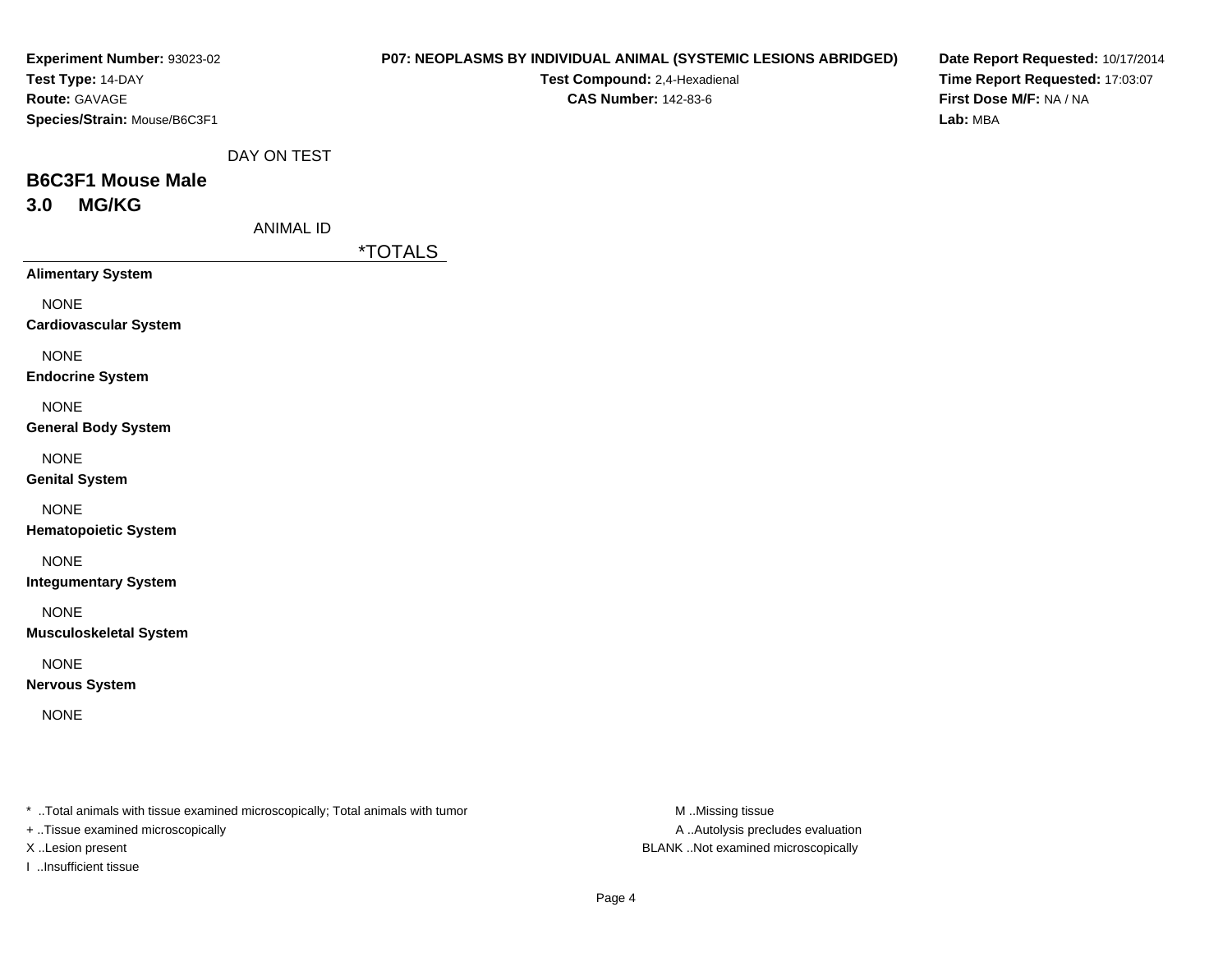| Experiment Number: 93023-02  |                  | P07: NEOPLASMS BY INDIVIDUAL ANIMAL (SYSTEMIC LESIONS ABRIDGED) | Date Report Requested: 10/17/2014 |
|------------------------------|------------------|-----------------------------------------------------------------|-----------------------------------|
| Test Type: 14-DAY            |                  | Test Compound: 2,4-Hexadienal                                   | Time Report Requested: 17:03:07   |
| Route: GAVAGE                |                  | <b>CAS Number: 142-83-6</b>                                     | First Dose M/F: NA / NA           |
| Species/Strain: Mouse/B6C3F1 |                  |                                                                 | Lab: MBA                          |
|                              | DAY ON TEST      |                                                                 |                                   |
| <b>B6C3F1 Mouse Male</b>     |                  |                                                                 |                                   |
| <b>MG/KG</b><br>3.0          |                  |                                                                 |                                   |
|                              | <b>ANIMAL ID</b> |                                                                 |                                   |
|                              |                  | <i><b>*TOTALS</b></i>                                           |                                   |
| <b>Respiratory System</b>    |                  |                                                                 |                                   |
| <b>NONE</b>                  |                  |                                                                 |                                   |
| <b>Special Senses System</b> |                  |                                                                 |                                   |
| <b>NONE</b>                  |                  |                                                                 |                                   |
| <b>Urinary System</b>        |                  |                                                                 |                                   |
| <b>NONE</b>                  |                  |                                                                 |                                   |
| <b>SYSTEMIC LESIONS</b>      |                  |                                                                 |                                   |
| Multiple Organ               |                  | 0                                                               |                                   |
|                              |                  |                                                                 |                                   |
|                              |                  |                                                                 |                                   |

\* ..Total animals with tissue examined microscopically; Total animals with tumor M..Missing tissue M ..Missing tissue

+ ..Tissue examined microscopically

I ..Insufficient tissue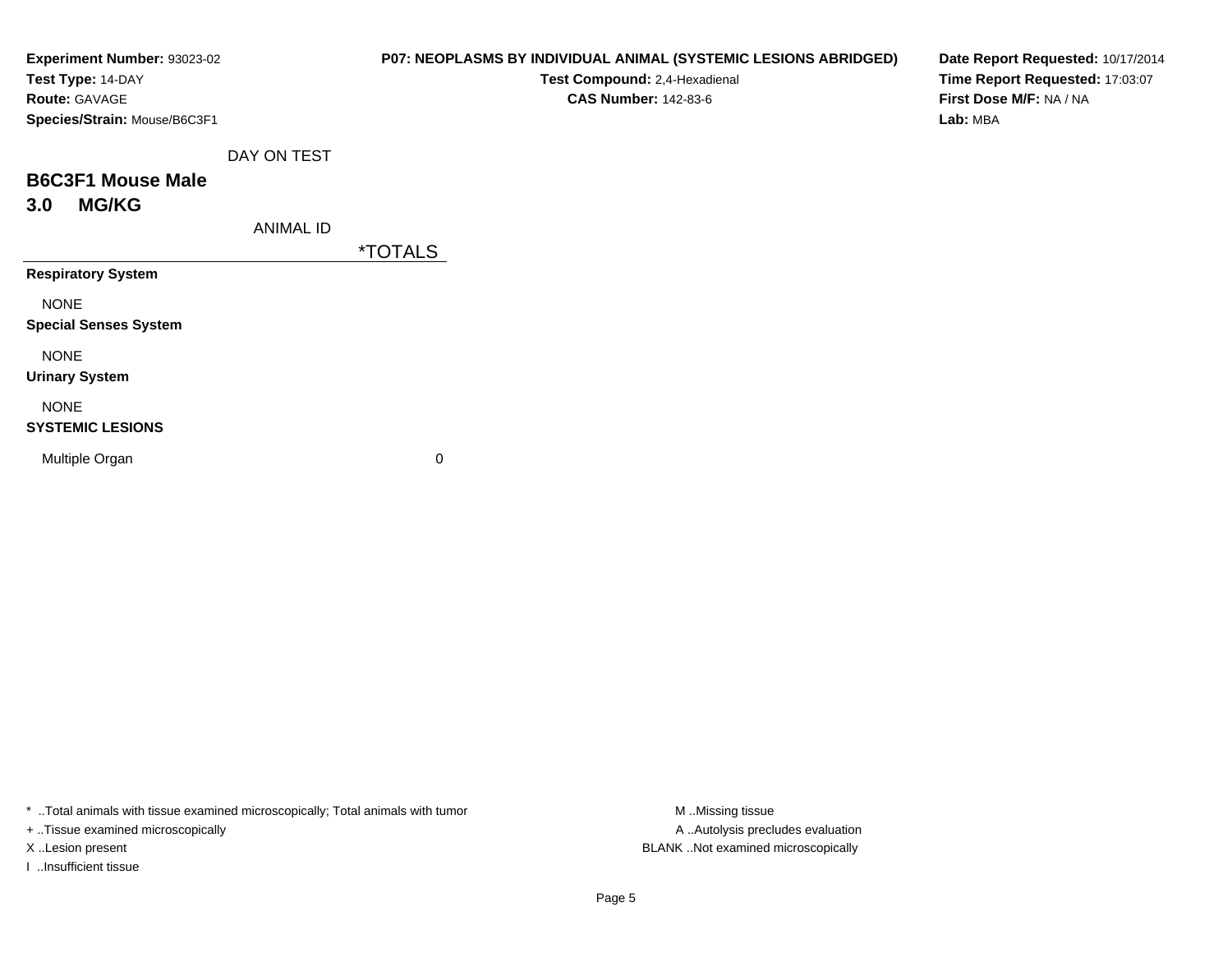| Experiment Number: 93023-02<br>Test Type: 14-DAY |                  | <b>P07: NEOPLASMS BY INDIVIDUAL ANIMAL (SYSTEMIC LESIONS ABRIDGED)</b><br>Test Compound: 2,4-Hexadienal | Date Report Requested: 10/17/2014<br>Time Report Requested: 17:03:07 |
|--------------------------------------------------|------------------|---------------------------------------------------------------------------------------------------------|----------------------------------------------------------------------|
| Route: GAVAGE                                    |                  | <b>CAS Number: 142-83-6</b>                                                                             | First Dose M/F: NA / NA                                              |
| Species/Strain: Mouse/B6C3F1                     |                  |                                                                                                         | Lab: MBA                                                             |
|                                                  | DAY ON TEST      |                                                                                                         |                                                                      |
| <b>B6C3F1 Mouse Male</b>                         |                  |                                                                                                         |                                                                      |
| <b>MG/KG</b><br>9.0                              | <b>ANIMAL ID</b> |                                                                                                         |                                                                      |
|                                                  |                  | <i><b>*TOTALS</b></i>                                                                                   |                                                                      |
| <b>Alimentary System</b>                         |                  |                                                                                                         |                                                                      |
| <b>NONE</b><br><b>Cardiovascular System</b>      |                  |                                                                                                         |                                                                      |
| <b>NONE</b><br><b>Endocrine System</b>           |                  |                                                                                                         |                                                                      |
| <b>NONE</b><br><b>General Body System</b>        |                  |                                                                                                         |                                                                      |
| <b>NONE</b><br><b>Genital System</b>             |                  |                                                                                                         |                                                                      |
| <b>NONE</b><br><b>Hematopoietic System</b>       |                  |                                                                                                         |                                                                      |
| <b>NONE</b><br><b>Integumentary System</b>       |                  |                                                                                                         |                                                                      |
| <b>NONE</b><br><b>Musculoskeletal System</b>     |                  |                                                                                                         |                                                                      |
| <b>NONE</b><br><b>Nervous System</b>             |                  |                                                                                                         |                                                                      |
| <b>NONE</b>                                      |                  |                                                                                                         |                                                                      |
|                                                  |                  |                                                                                                         |                                                                      |
|                                                  |                  |                                                                                                         |                                                                      |
|                                                  |                  |                                                                                                         |                                                                      |

\* ..Total animals with tissue examined microscopically; Total animals with tumor M..Missing tissue M ..Missing tissue

+ ..Tissue examined microscopically

I ..Insufficient tissue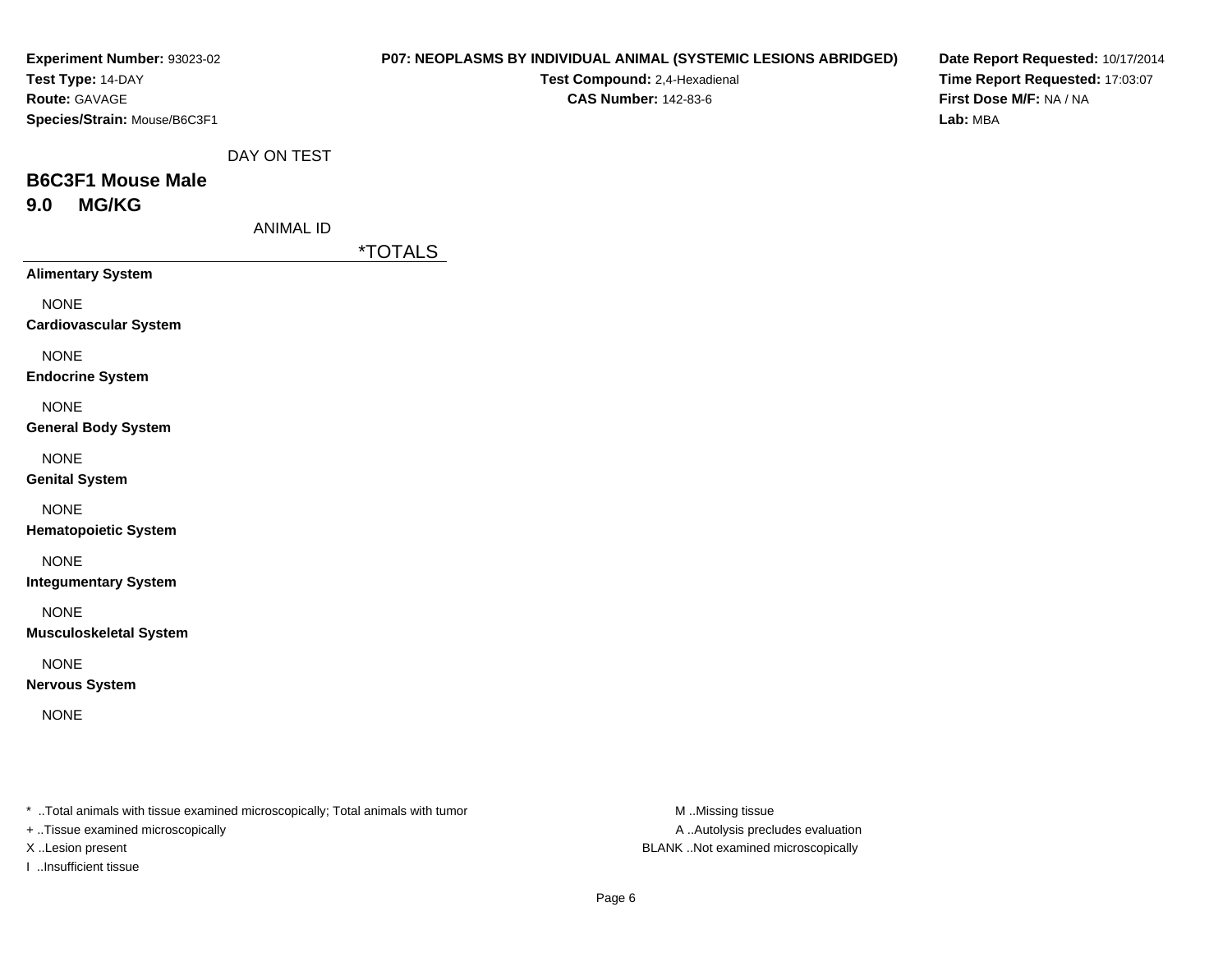| Experiment Number: 93023-02  |                  | P07: NEOPLASMS BY INDIVIDUAL ANIMAL (SYSTEMIC LESIONS ABRIDGED) | Date Report Requested: 10/17/2014 |
|------------------------------|------------------|-----------------------------------------------------------------|-----------------------------------|
| Test Type: 14-DAY            |                  | Test Compound: 2,4-Hexadienal                                   | Time Report Requested: 17:03:07   |
| Route: GAVAGE                |                  | <b>CAS Number: 142-83-6</b>                                     | First Dose M/F: NA / NA           |
| Species/Strain: Mouse/B6C3F1 |                  |                                                                 | Lab: MBA                          |
|                              | DAY ON TEST      |                                                                 |                                   |
| <b>B6C3F1 Mouse Male</b>     |                  |                                                                 |                                   |
| <b>MG/KG</b><br>9.0          |                  |                                                                 |                                   |
|                              | <b>ANIMAL ID</b> |                                                                 |                                   |
|                              |                  | <i><b>*TOTALS</b></i>                                           |                                   |
| <b>Respiratory System</b>    |                  |                                                                 |                                   |
| <b>NONE</b>                  |                  |                                                                 |                                   |
| <b>Special Senses System</b> |                  |                                                                 |                                   |
| <b>NONE</b>                  |                  |                                                                 |                                   |
| <b>Urinary System</b>        |                  |                                                                 |                                   |
| <b>NONE</b>                  |                  |                                                                 |                                   |
| <b>SYSTEMIC LESIONS</b>      |                  |                                                                 |                                   |
| Multiple Organ               |                  | 0                                                               |                                   |
|                              |                  |                                                                 |                                   |
|                              |                  |                                                                 |                                   |

\* ..Total animals with tissue examined microscopically; Total animals with tumor M..Missing tissue M ..Missing tissue

+ ..Tissue examined microscopically

I ..Insufficient tissue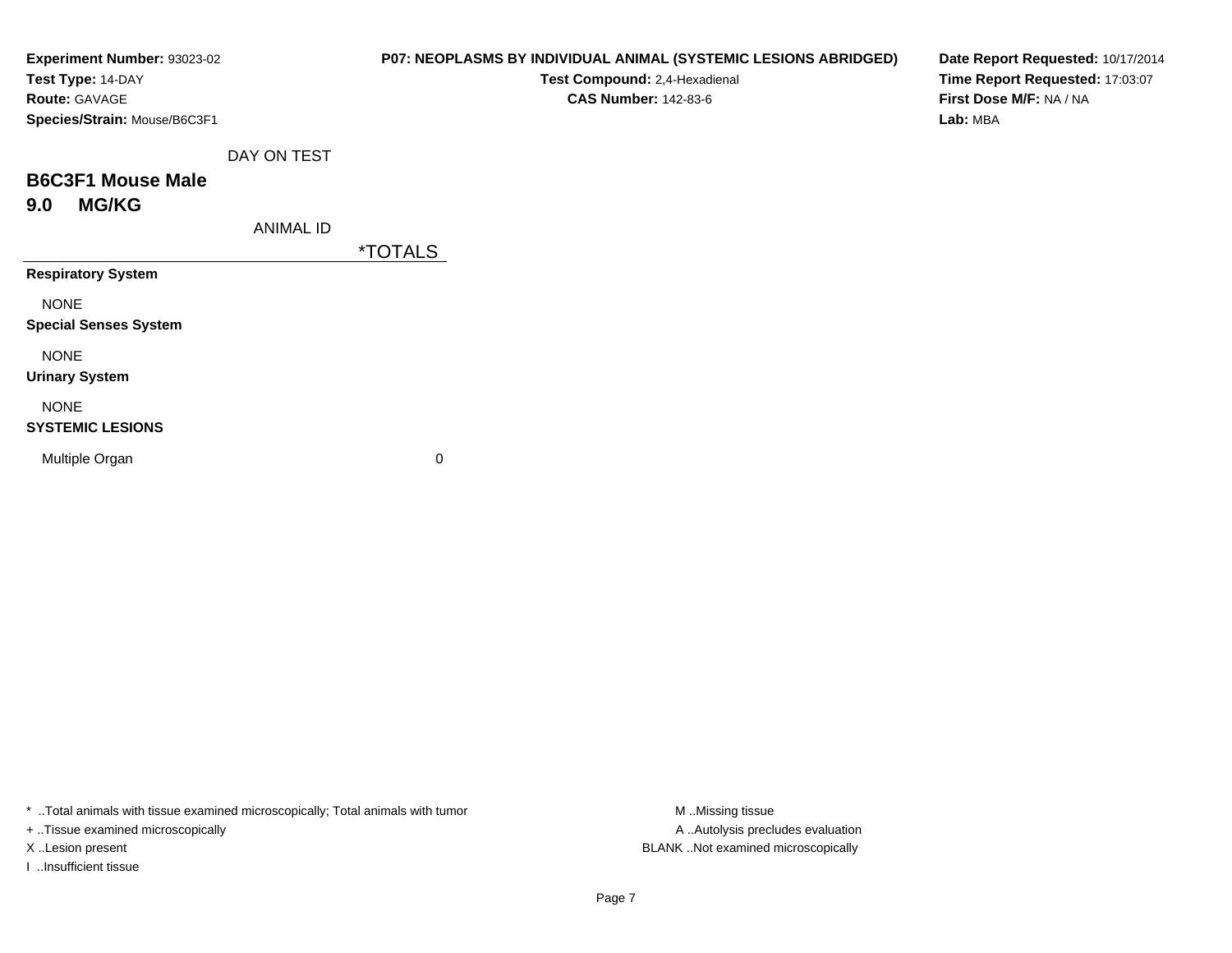# **Test Type:** 14-DAY

**Route:** GAVAGE

**Species/Strain:** Mouse/B6C3F1

# **P07: NEOPLASMS BY INDIVIDUAL ANIMAL (SYSTEMIC LESIONS ABRIDGED)**

**Test Compound:** 2,4-Hexadienal

**CAS Number:** 142-83-6

**Date Report Requested:** 10/17/2014**Time Report Requested:** 17:03:07**First Dose M/F:** NA / NA**Lab:** MBA

| <b>B6C3F1 Mouse Male</b><br><b>MG/KG</b><br>27.0     | DAY ON TEST      | 0<br>0<br>1<br>$\overline{7}$             | $\boldsymbol{\theta}$<br>$\boldsymbol{\theta}$<br>$\boldsymbol{l}$<br>$\overline{7}$ | $\pmb{\theta}$<br>0<br>1<br>$\mathcal{I}$ | 0<br>0<br>$\boldsymbol{l}$<br>7 | 0<br>0<br>1<br>7                            |                       |
|------------------------------------------------------|------------------|-------------------------------------------|--------------------------------------------------------------------------------------|-------------------------------------------|---------------------------------|---------------------------------------------|-----------------------|
|                                                      | <b>ANIMAL ID</b> | $\mathbf 0$<br>0<br>$\mathbf 0$<br>1<br>6 | $\pmb{0}$<br>0<br>$\mathbf 0$<br>$\mathbf 1$<br>$\overline{7}$                       | 0<br>0<br>$\mathbf 0$<br>1<br>8           | 0<br>0<br>$\mathbf 0$<br>1<br>9 | 0<br>0<br>0<br>$\overline{\mathbf{c}}$<br>0 | <i><b>*TOTALS</b></i> |
| <b>Alimentary System</b>                             |                  |                                           |                                                                                      |                                           |                                 |                                             |                       |
| Stomach, Forestomach<br><b>Cardiovascular System</b> |                  | +                                         | +                                                                                    | $\ddot{}$                                 | $\ddot{}$                       | +                                           | 5                     |
| <b>NONE</b><br><b>Endocrine System</b>               |                  |                                           |                                                                                      |                                           |                                 |                                             |                       |
| <b>NONE</b><br><b>General Body System</b>            |                  |                                           |                                                                                      |                                           |                                 |                                             |                       |
| <b>NONE</b><br><b>Genital System</b>                 |                  |                                           |                                                                                      |                                           |                                 |                                             |                       |
| <b>NONE</b><br><b>Hematopoietic System</b>           |                  |                                           |                                                                                      |                                           |                                 |                                             |                       |
| <b>NONE</b><br><b>Integumentary System</b>           |                  |                                           |                                                                                      |                                           |                                 |                                             |                       |
| <b>NONE</b><br><b>Musculoskeletal System</b>         |                  |                                           |                                                                                      |                                           |                                 |                                             |                       |
| <b>NONE</b><br><b>Nervous System</b>                 |                  |                                           |                                                                                      |                                           |                                 |                                             |                       |
| <b>NONE</b>                                          |                  |                                           |                                                                                      |                                           |                                 |                                             |                       |

..Total animals with tissue examined microscopically; Total animals with tumor M ..Missing tissue M ..Missing tissue

+ ..Tissue examined microscopically

I ..Insufficient tissue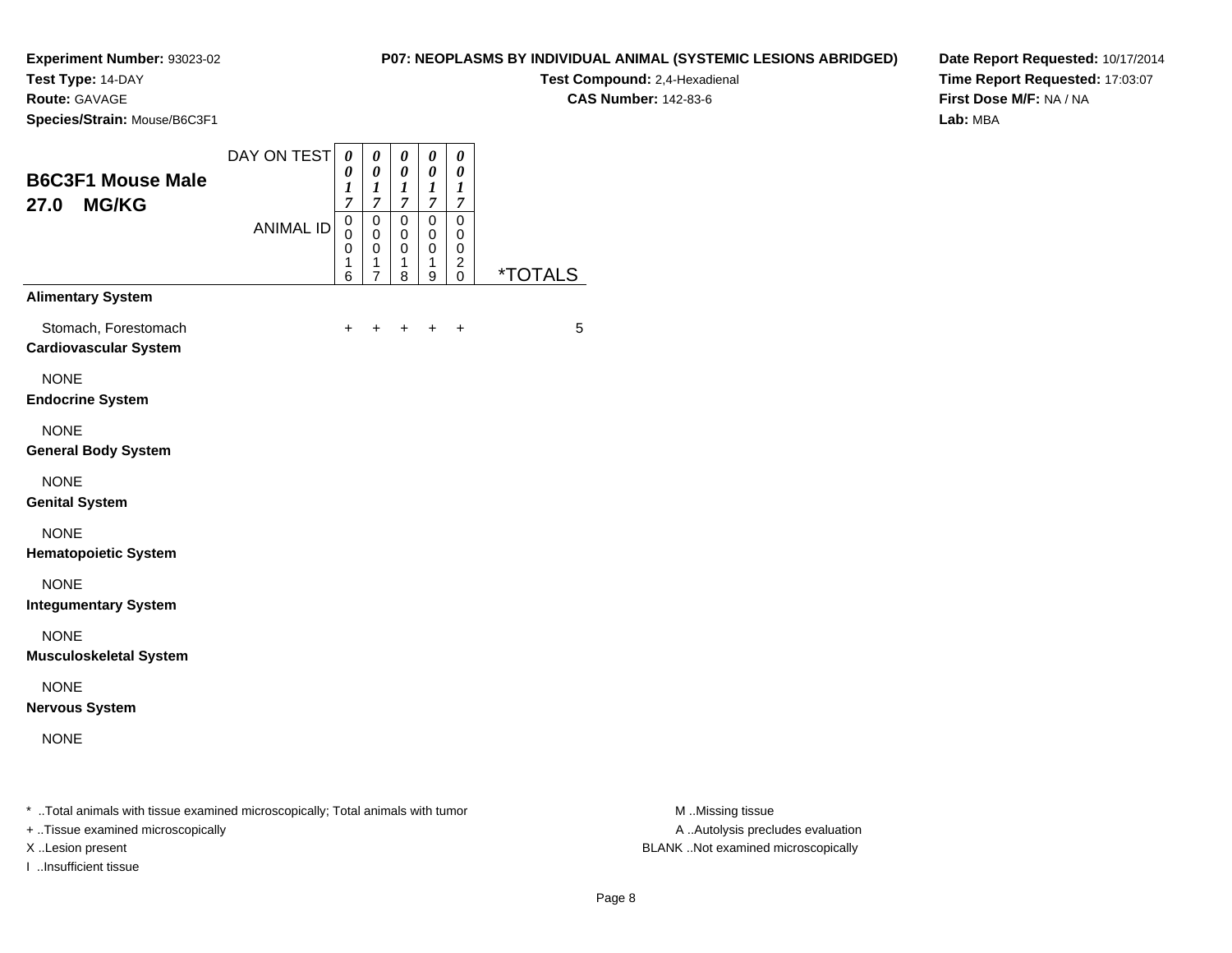**Test Type:** 14-DAY

**Route:** GAVAGE

NONE

**SYSTEMIC LESIONS**

Multiple Organ

**Species/Strain:** Mouse/B6C3F1

| <b>B6C3F1 Mouse Male</b><br>27.0<br><b>MG/KG</b>                     | DAY ON TEST      | 0<br>0<br>и<br>1<br>7 | 0<br>0<br>1<br>T<br>7 | 0<br>0<br>1<br>7                | 0<br>0<br>1<br>7      | 0<br>0<br>7           |                       |
|----------------------------------------------------------------------|------------------|-----------------------|-----------------------|---------------------------------|-----------------------|-----------------------|-----------------------|
|                                                                      | <b>ANIMAL ID</b> | 0<br>0<br>0<br>6      | 0<br>0<br>0<br>1      | 0<br>$\mathbf 0$<br>0<br>1<br>8 | 0<br>0<br>0<br>1<br>9 | 0<br>0<br>0<br>2<br>0 | <i><b>*TOTALS</b></i> |
| <b>Respiratory System</b><br><b>NONE</b>                             |                  |                       |                       |                                 |                       |                       |                       |
| <b>Special Senses System</b><br><b>NONE</b><br><b>Urinary System</b> |                  |                       |                       |                                 |                       |                       |                       |

<sup>+</sup> <sup>+</sup> <sup>+</sup> <sup>+</sup> <sup>5</sup>

\* ..Total animals with tissue examined microscopically; Total animals with tumor **M** . Missing tissue M ..Missing tissue

n  $+$ 

+ ..Tissue examined microscopically

I ..Insufficient tissue

**P07: NEOPLASMS BY INDIVIDUAL ANIMAL (SYSTEMIC LESIONS ABRIDGED)**

**Test Compound:** 2,4-Hexadienal

**CAS Number:** 142-83-6

**Date Report Requested:** 10/17/2014**Time Report Requested:** 17:03:07**First Dose M/F:** NA / NA**Lab:** MBA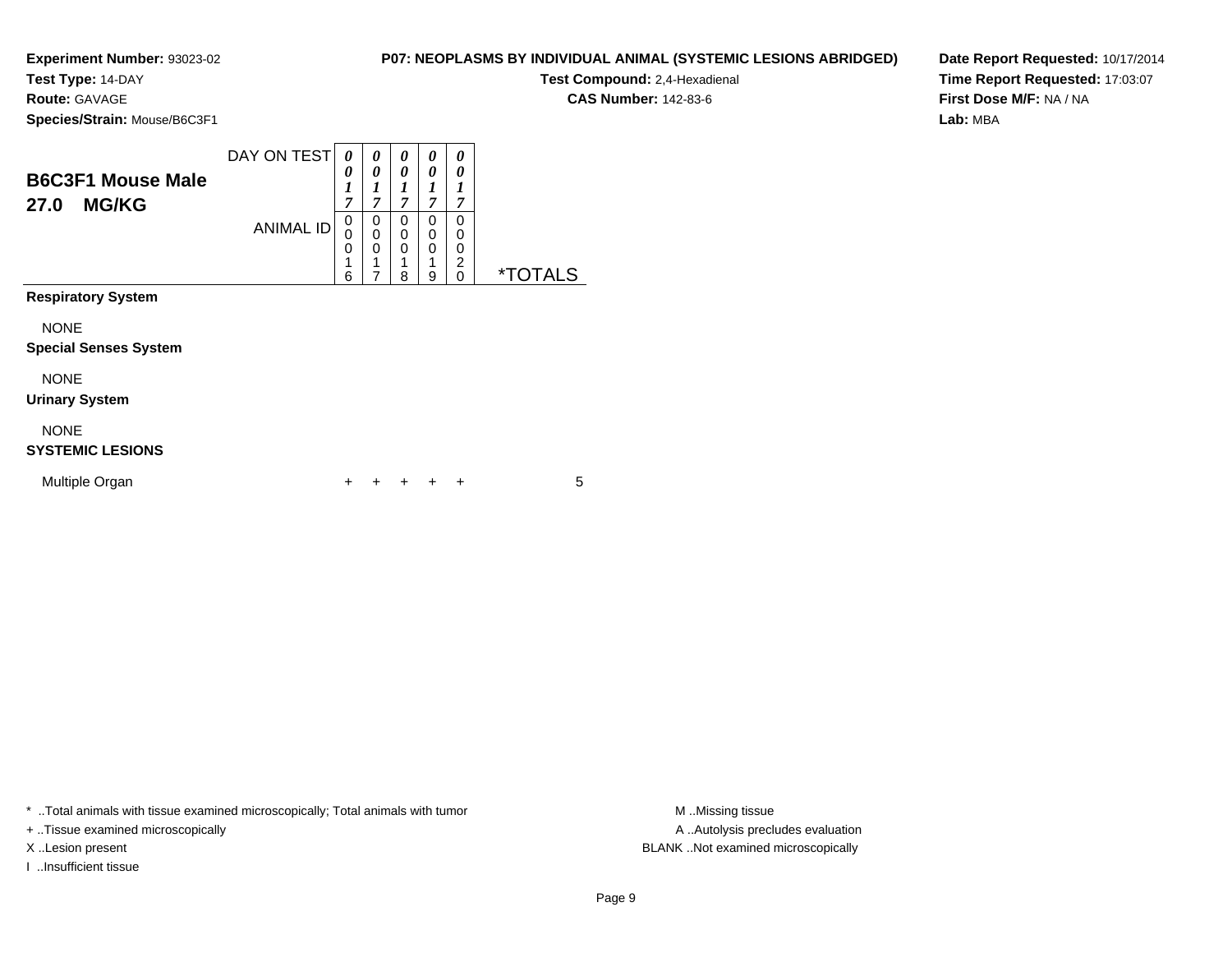**Test Type:** 14-DAY

**Route:** GAVAGE

**Species/Strain:** Mouse/B6C3F1

### **P07: NEOPLASMS BY INDIVIDUAL ANIMAL (SYSTEMIC LESIONS ABRIDGED)**

**Test Compound:** 2,4-Hexadienal

**CAS Number:** 142-83-6

**Date Report Requested:** 10/17/2014**Time Report Requested:** 17:03:07**First Dose M/F:** NA / NA**Lab:** MBA

|                  | 0<br>1<br>$\overline{7}$                                   | $\boldsymbol{\theta}$<br>0<br>1<br>$\overline{7}$ | $\boldsymbol{\theta}$<br>0<br>1<br>$\overline{\mathcal{I}}$ | 0<br>0<br>1<br>$\overline{\mathcal{I}}$ | 0<br>0<br>1<br>$\overline{7}$ |                              |
|------------------|------------------------------------------------------------|---------------------------------------------------|-------------------------------------------------------------|-----------------------------------------|-------------------------------|------------------------------|
| <b>ANIMAL ID</b> | $\mathsf 0$<br>$\mathbf 0$<br>0<br>$\overline{\mathbf{c}}$ | $\mathbf 0$<br>0<br>0                             | $\mathbf 0$<br>0<br>$\pmb{0}$                               | $\mathbf 0$<br>0<br>0<br>2              | 0<br>0<br>0                   | <i><b>*TOTALS</b></i>        |
|                  |                                                            |                                                   |                                                             |                                         |                               |                              |
|                  | $\ddot{}$<br>$+$                                           | ÷<br>$+$                                          | ÷                                                           | ÷                                       | $\ddot{}$                     | 5<br>5                       |
|                  |                                                            |                                                   |                                                             |                                         |                               |                              |
|                  |                                                            |                                                   |                                                             |                                         |                               |                              |
|                  |                                                            |                                                   |                                                             |                                         |                               |                              |
|                  |                                                            |                                                   |                                                             |                                         |                               |                              |
|                  |                                                            |                                                   |                                                             |                                         |                               |                              |
|                  |                                                            |                                                   |                                                             |                                         |                               |                              |
|                  |                                                            |                                                   |                                                             |                                         |                               |                              |
|                  |                                                            | 1                                                 | $\frac{2}{2}$                                               | $\frac{2}{3}$                           | 4                             | $\frac{2}{5}$<br>$+$ $+$ $+$ |

+ ..Tissue examined microscopically

I ..Insufficient tissue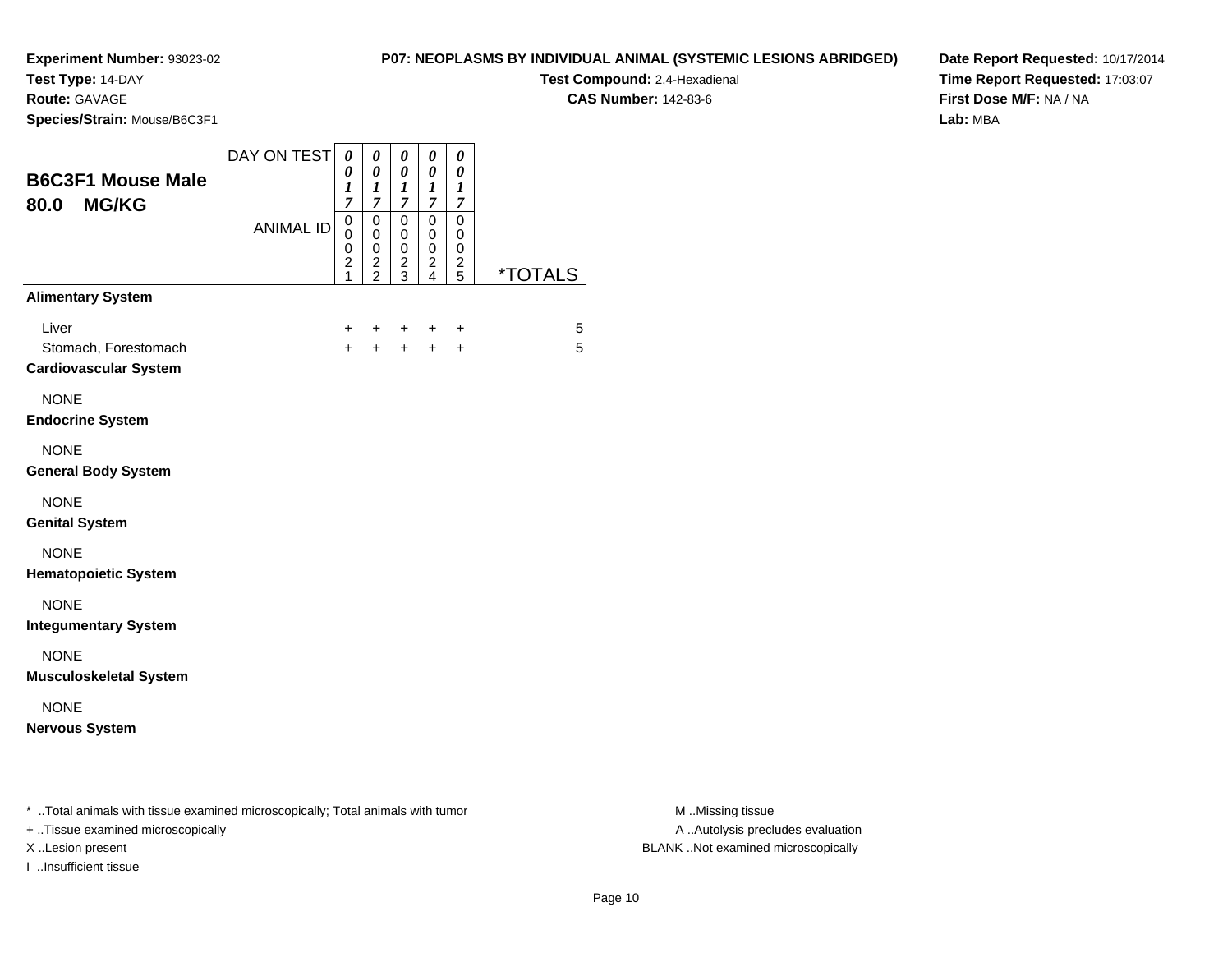**Test Type:** 14-DAY

**Route:** GAVAGE

**Species/Strain:** Mouse/B6C3F1

# **P07: NEOPLASMS BY INDIVIDUAL ANIMAL (SYSTEMIC LESIONS ABRIDGED)**

**Test Compound:** 2,4-Hexadienal

**CAS Number:** 142-83-6

**Date Report Requested:** 10/17/2014**Time Report Requested:** 17:03:07**First Dose M/F:** NA / NA**Lab:** MBA

| <b>B6C3F1 Mouse Male</b><br><b>MG/KG</b><br>80.0 | DAY ON TEST<br><b>ANIMAL ID</b> | 0<br>0<br>$\boldsymbol{l}$<br>$\overline{7}$<br>0<br>0<br>0<br>$\overline{2}$<br>1 | 0<br>0<br>$\boldsymbol{l}$<br>$\overline{7}$<br>0<br>0<br>0<br>$\overline{c}$<br>$\overline{2}$ | 0<br>0<br>$\boldsymbol{l}$<br>$\overline{7}$<br>$\Omega$<br>0<br>0<br>$\overline{2}$<br>3 | 0<br>0<br>$\boldsymbol{l}$<br>$\overline{7}$<br>$\Omega$<br>$\Omega$<br>$\mathbf 0$<br>$\overline{2}$ | 0<br>0<br>$\boldsymbol{l}$<br>7<br>0<br>0<br>0<br>$\overline{c}$<br>5 | <i><b>*TOTALS</b></i> |
|--------------------------------------------------|---------------------------------|------------------------------------------------------------------------------------|-------------------------------------------------------------------------------------------------|-------------------------------------------------------------------------------------------|-------------------------------------------------------------------------------------------------------|-----------------------------------------------------------------------|-----------------------|
| <b>NONE</b><br><b>Respiratory System</b>         |                                 |                                                                                    |                                                                                                 |                                                                                           | 4                                                                                                     |                                                                       |                       |
| <b>NONE</b><br><b>Special Senses System</b>      |                                 |                                                                                    |                                                                                                 |                                                                                           |                                                                                                       |                                                                       |                       |
| <b>NONE</b><br><b>Urinary System</b>             |                                 |                                                                                    |                                                                                                 |                                                                                           |                                                                                                       |                                                                       |                       |
| Kidney<br><b>SYSTEMIC LESIONS</b>                |                                 | $\ddot{}$                                                                          | +                                                                                               | ÷                                                                                         | $\div$                                                                                                | $\ddot{}$                                                             | 5                     |
| Multiple Organ                                   |                                 | ┿                                                                                  | ٠                                                                                               |                                                                                           |                                                                                                       | +                                                                     | 5                     |

\* ..Total animals with tissue examined microscopically; Total animals with tumor **M** . Missing tissue M ..Missing tissue

+ ..Tissue examined microscopically

I ..Insufficient tissue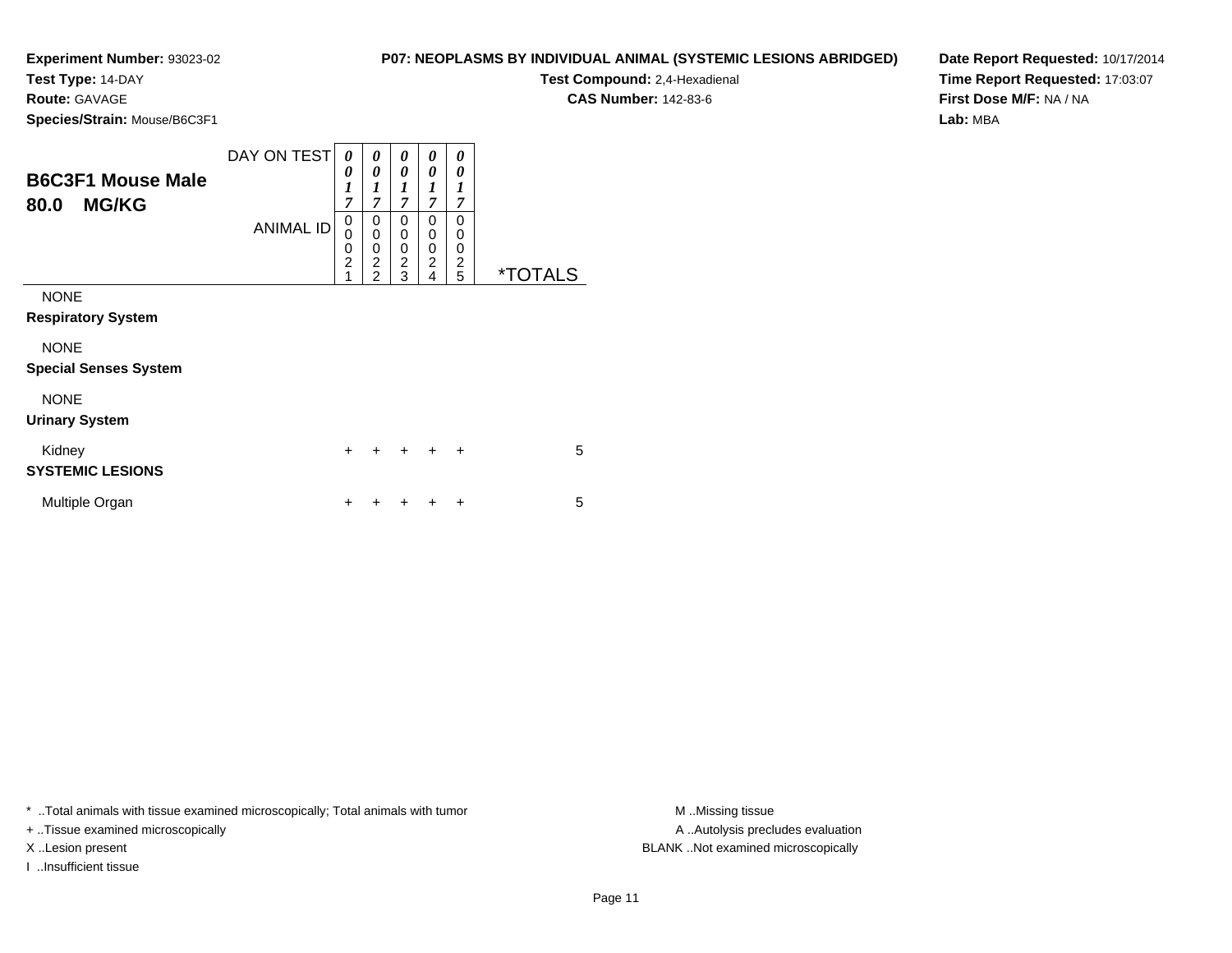**Test Type:** 14-DAY

**Route:** GAVAGE

**Species/Strain:** Mouse/B6C3F1

### **P07: NEOPLASMS BY INDIVIDUAL ANIMAL (SYSTEMIC LESIONS ABRIDGED)**

**Test Compound:** 2,4-Hexadienal

**CAS Number:** 142-83-6

**Date Report Requested:** 10/17/2014**Time Report Requested:** 17:03:07**First Dose M/F:** NA / NA**Lab:** MBA

| <b>B6C3F1 Mouse Male</b><br>240.0 MG/KG                                        | DAY ON TEST      | $\boldsymbol{\theta}$<br>0<br>1<br>$\overline{7}$          | 0<br>$\boldsymbol{\theta}$<br>0<br>7                   | 0<br>$\boldsymbol{\theta}$<br>1<br>7   | 0<br>$\boldsymbol{\theta}$<br>1<br>$\boldsymbol{7}$ | 0<br>0<br>1<br>$\overline{7}$ |                       |
|--------------------------------------------------------------------------------|------------------|------------------------------------------------------------|--------------------------------------------------------|----------------------------------------|-----------------------------------------------------|-------------------------------|-----------------------|
|                                                                                | <b>ANIMAL ID</b> | $\mathbf 0$<br>$\mathbf 0$<br>$\mathbf 0$<br>$\frac{2}{6}$ | $\mathbf 0$<br>$\pmb{0}$<br>$\pmb{0}$<br>$\frac{2}{7}$ | 0<br>0<br>$\mathbf 0$<br>$\frac{2}{8}$ | $\mathbf 0$<br>0<br>0<br>$\frac{2}{9}$              | 0<br>0<br>0<br>3<br>0         | <i><b>*TOTALS</b></i> |
| <b>Alimentary System</b>                                                       |                  |                                                            |                                                        |                                        |                                                     |                               |                       |
| Liver<br>Stomach, Forestomach<br><b>Cardiovascular System</b>                  |                  | +<br>$\ddot{}$                                             | +<br>$\ddot{}$                                         | +<br>$\ddot{}$                         | +<br>$+$                                            | +<br>$\ddot{}$                | 5<br>5                |
| <b>NONE</b><br><b>Endocrine System</b>                                         |                  |                                                            |                                                        |                                        |                                                     |                               |                       |
| <b>NONE</b><br><b>General Body System</b>                                      |                  |                                                            |                                                        |                                        |                                                     |                               |                       |
| <b>NONE</b><br><b>Genital System</b>                                           |                  |                                                            |                                                        |                                        |                                                     |                               |                       |
| <b>NONE</b><br><b>Hematopoietic System</b>                                     |                  |                                                            |                                                        |                                        |                                                     |                               |                       |
| Spleen<br><b>Integumentary System</b>                                          |                  | +                                                          |                                                        |                                        | +                                                   |                               | 2                     |
| <b>NONE</b><br><b>Musculoskeletal System</b>                                   |                  |                                                            |                                                        |                                        |                                                     |                               |                       |
| <b>NONE</b><br><b>Nervous System</b>                                           |                  |                                                            |                                                        |                                        |                                                     |                               |                       |
| * Total animals with tissue examined microscopically; Total animals with tumor |                  |                                                            |                                                        |                                        |                                                     |                               |                       |

+ ..Tissue examined microscopically

I ..Insufficient tissue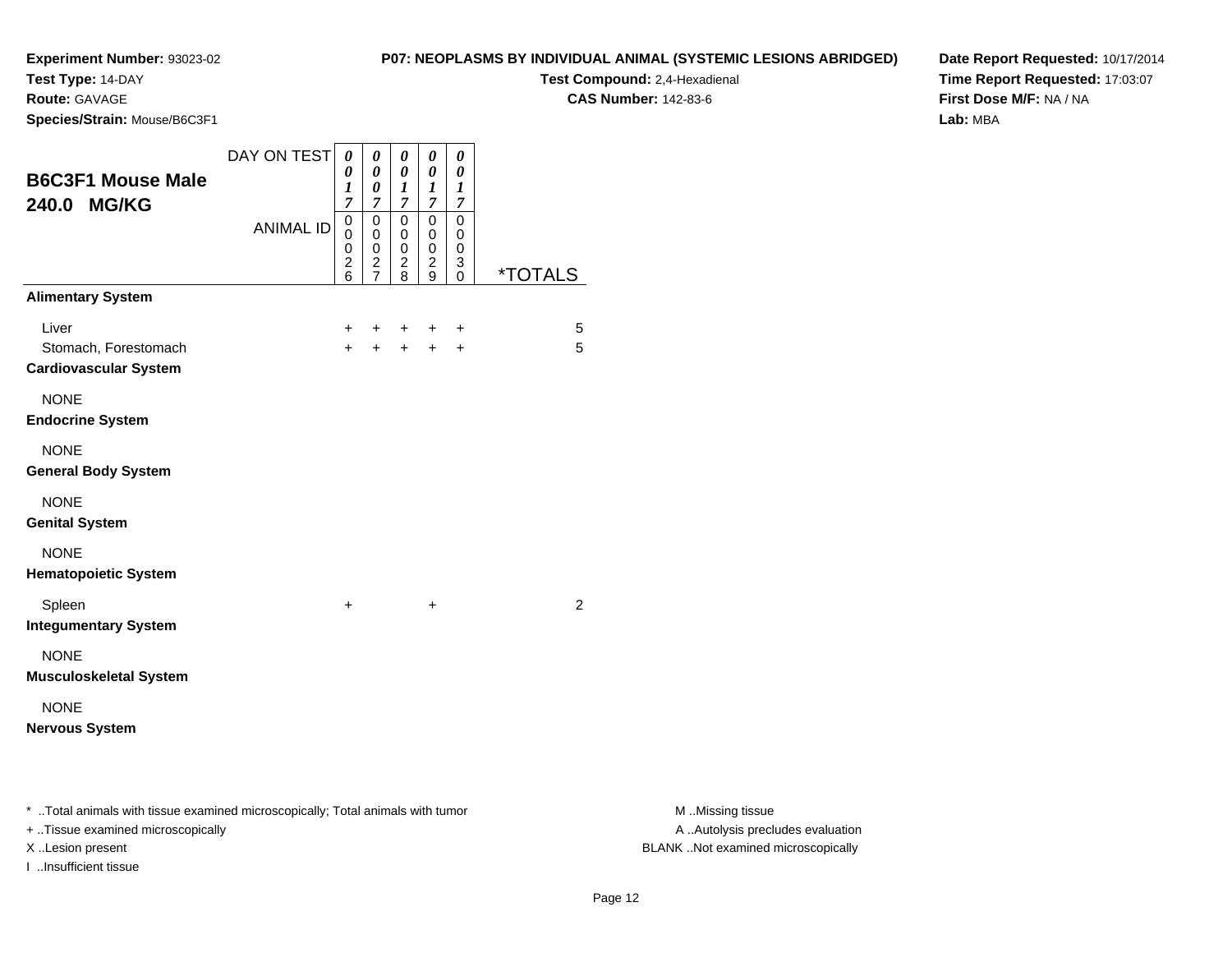**Test Type:** 14-DAY

**Route:** GAVAGE

**Species/Strain:** Mouse/B6C3F1

| P07: NEOPLASMS BY INDIVIDUAL ANIMAL (SYSTEMIC LESIONS ABRIDGED) |
|-----------------------------------------------------------------|
|-----------------------------------------------------------------|

**Test Compound:** 2,4-Hexadienal

**CAS Number:** 142-83-6

**Date Report Requested:** 10/17/2014**Time Report Requested:** 17:03:07**First Dose M/F:** NA / NA**Lab:** MBA

| <b>B6C3F1 Mouse Male</b><br><b>MG/KG</b><br>240.0 | DAY ON TEST<br><b>ANIMAL ID</b> | $\boldsymbol{\theta}$<br>0<br>1<br>7<br>0<br>$\mathbf 0$<br>$\mathbf 0$<br>$\overline{c}$<br>6 | 0<br>$\boldsymbol{\theta}$<br>0<br>7<br>0<br>$\mathbf 0$<br>0<br>$\overline{c}$<br>$\overline{7}$ | 0<br>$\boldsymbol{\theta}$<br>1<br>$\overline{7}$<br>0<br>0<br>0<br>$\boldsymbol{2}$<br>8 | 0<br>0<br>7<br>0<br>0<br>$\mathbf 0$<br>$\overline{c}$<br>9 | 0<br>0<br>7<br>0<br>0<br>0<br>3<br>0 | <i><b>*TOTALS</b></i>          |
|---------------------------------------------------|---------------------------------|------------------------------------------------------------------------------------------------|---------------------------------------------------------------------------------------------------|-------------------------------------------------------------------------------------------|-------------------------------------------------------------|--------------------------------------|--------------------------------|
| <b>NONE</b><br><b>Respiratory System</b>          |                                 |                                                                                                |                                                                                                   |                                                                                           |                                                             |                                      |                                |
| <b>NONE</b><br><b>Special Senses System</b>       |                                 |                                                                                                |                                                                                                   |                                                                                           |                                                             |                                      |                                |
| <b>NONE</b><br><b>Urinary System</b>              |                                 |                                                                                                |                                                                                                   |                                                                                           |                                                             |                                      |                                |
| Kidney<br><b>SYSTEMIC LESIONS</b>                 |                                 | $\ddot{}$                                                                                      | $+$                                                                                               | $+$                                                                                       |                                                             | $\overline{+}$                       | 5                              |
| Multiple Organ                                    |                                 | +                                                                                              |                                                                                                   | ┿                                                                                         |                                                             | ÷                                    | 5<br>***F*IR<br>AF 1111 F B 17 |

\*\*\*END OF MALE DATA\*\*\*

\* ..Total animals with tissue examined microscopically; Total animals with tumor **M** . Missing tissue M ..Missing tissue

+ ..Tissue examined microscopically

I ..Insufficient tissue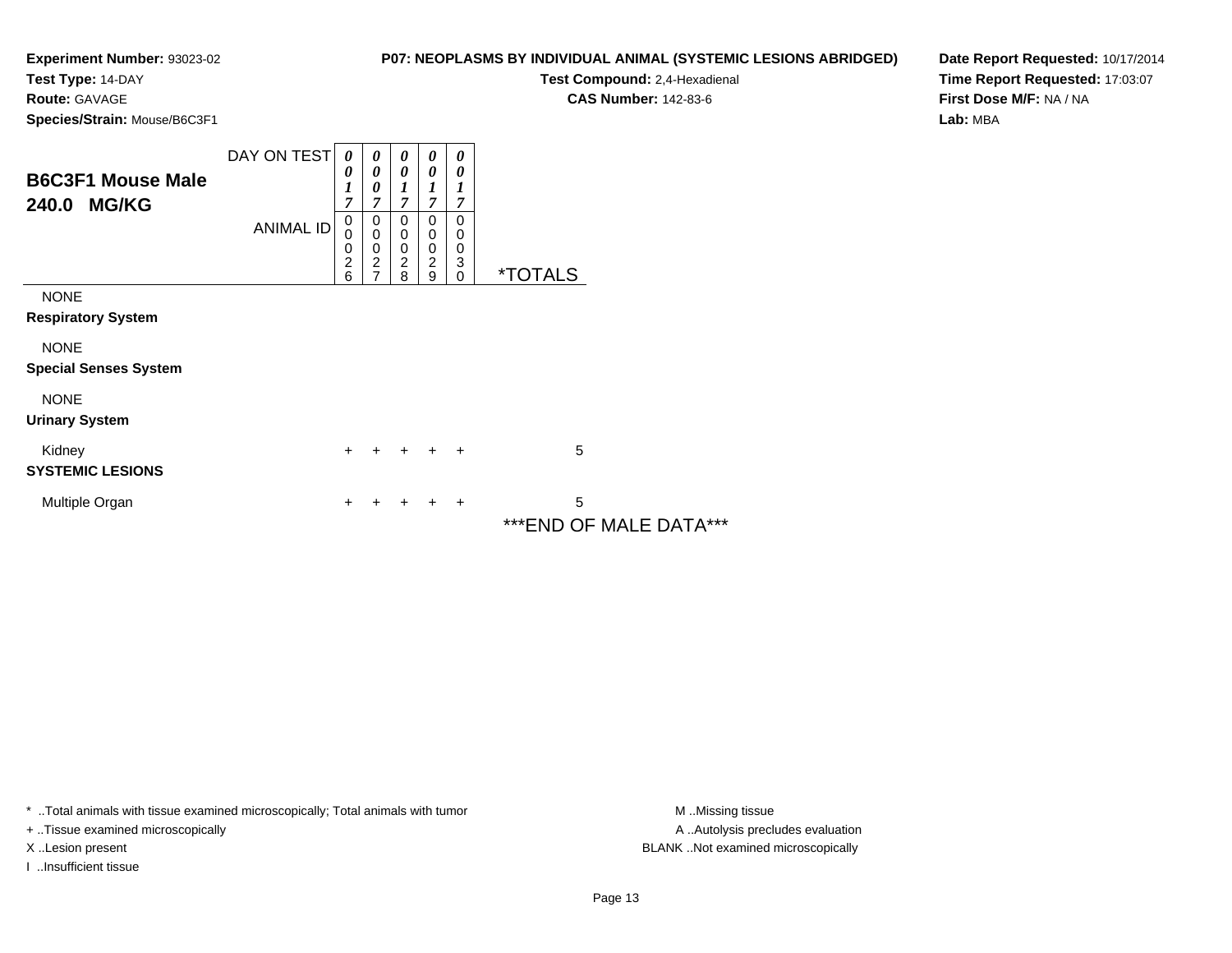**Test Type:** 14-DAY

**Route:** GAVAGE

I ..Insufficient tissue

**Species/Strain:** Mouse/B6C3F1

**Test Compound:** 2,4-Hexadienal

**CAS Number:** 142-83-6

**Date Report Requested:** 10/17/2014**Time Report Requested:** 17:03:07**First Dose M/F:** NA / NA**Lab:** MBA

| <b>B6C3F1 Mouse Female</b><br><b>MG/KG</b><br>0.0                                                                   | DAY ON TEST      | $\theta$<br>0<br>1<br>$\overline{7}$ | 0<br>$\boldsymbol{\theta}$<br>1<br>7 | 0<br>0<br>1<br>$\overline{7}$   | 0<br>0<br>$\bm{l}$<br>$\overline{7}$ | 0<br>0<br>1<br>7                |                       |
|---------------------------------------------------------------------------------------------------------------------|------------------|--------------------------------------|--------------------------------------|---------------------------------|--------------------------------------|---------------------------------|-----------------------|
|                                                                                                                     | <b>ANIMAL ID</b> | $\mathbf 0$<br>0<br>0<br>3<br>1      | 0<br>0<br>0<br>3<br>$\overline{2}$   | $\mathbf 0$<br>0<br>0<br>3<br>3 | 0<br>0<br>0<br>3<br>4                | $\mathbf 0$<br>0<br>0<br>3<br>5 | <i><b>*TOTALS</b></i> |
| <b>Alimentary System</b>                                                                                            |                  |                                      |                                      |                                 |                                      |                                 |                       |
| Liver<br>Stomach, Forestomach<br><b>Cardiovascular System</b>                                                       |                  | +<br>$+$                             | +                                    | +<br>$+$                        | +<br>$+$                             | +<br>$\ddot{}$                  | 5<br>5                |
| <b>NONE</b><br><b>Endocrine System</b>                                                                              |                  |                                      |                                      |                                 |                                      |                                 |                       |
| <b>NONE</b><br><b>General Body System</b>                                                                           |                  |                                      |                                      |                                 |                                      |                                 |                       |
| <b>NONE</b><br><b>Genital System</b>                                                                                |                  |                                      |                                      |                                 |                                      |                                 |                       |
| <b>NONE</b><br><b>Hematopoietic System</b>                                                                          |                  |                                      |                                      |                                 |                                      |                                 |                       |
| <b>NONE</b><br><b>Integumentary System</b>                                                                          |                  |                                      |                                      |                                 |                                      |                                 |                       |
| <b>NONE</b><br><b>Musculoskeletal System</b>                                                                        |                  |                                      |                                      |                                 |                                      |                                 |                       |
| <b>NONE</b><br><b>Nervous System</b>                                                                                |                  |                                      |                                      |                                 |                                      |                                 |                       |
| * Total animals with tissue examined microscopically; Total animals with tumor<br>+ Tissue examined microscopically |                  |                                      |                                      |                                 |                                      |                                 |                       |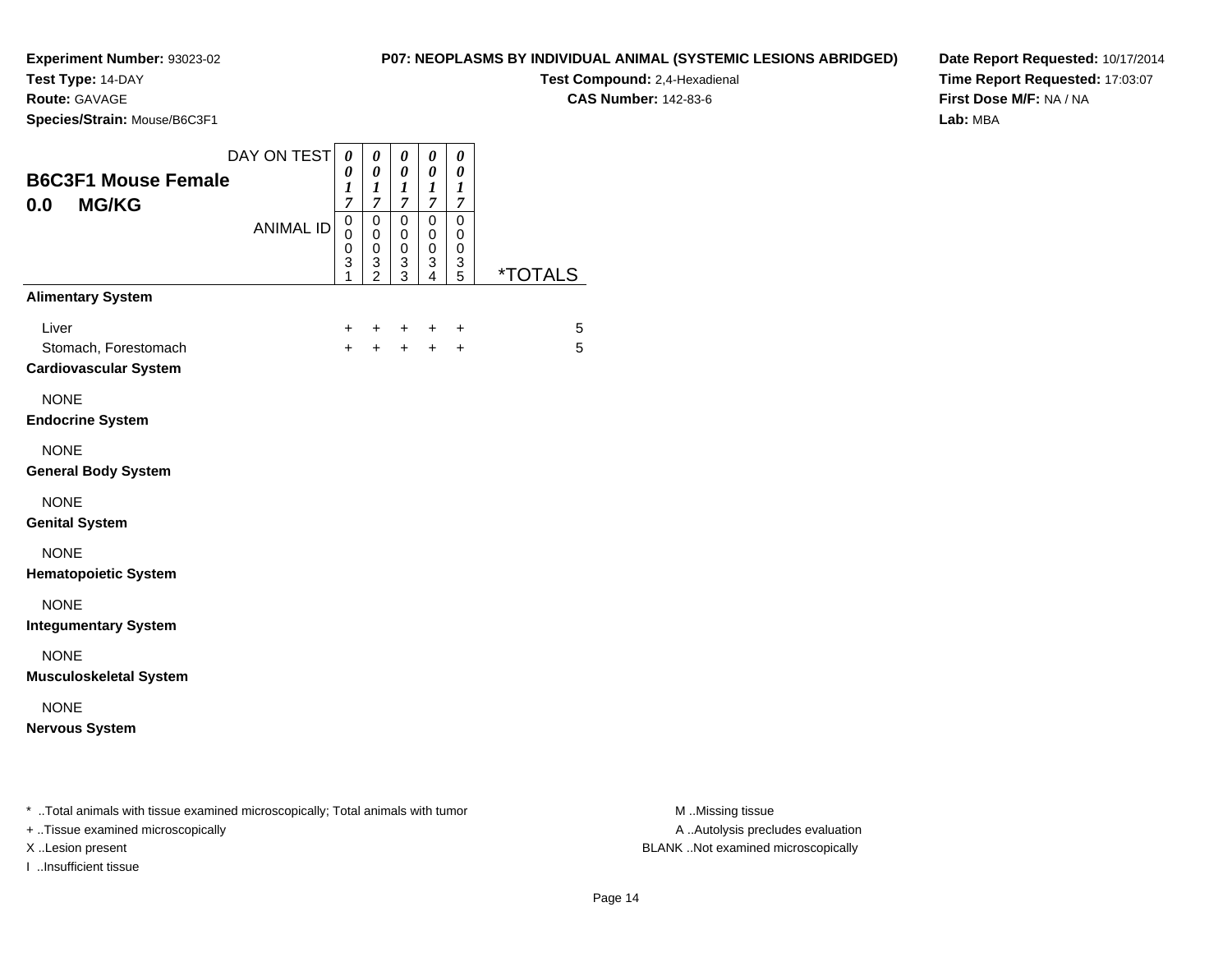**Test Type:** 14-DAY

**Route:** GAVAGE

**Species/Strain:** Mouse/B6C3F1

| P07: NEOPLASMS BY INDIVIDUAL ANIMAL (SYSTEMIC LESIONS ABRIDGED) |
|-----------------------------------------------------------------|
|-----------------------------------------------------------------|

**Test Compound:** 2,4-Hexadienal

**CAS Number:** 142-83-6

**Date Report Requested:** 10/17/2014**Time Report Requested:** 17:03:07**First Dose M/F:** NA / NA**Lab:** MBA

| <b>B6C3F1 Mouse Female</b><br><b>MG/KG</b><br>0.0 | DAY ON TEST<br><b>ANIMAL ID</b> | 0<br>0<br>$\boldsymbol{l}$<br>$\overline{7}$<br>0<br>0<br>$\mathbf 0$<br>$\overline{3}$<br>1 | 0<br>0<br>1<br>$\overline{7}$<br>0<br>$\mathbf 0$<br>$\pmb{0}$<br>$\overline{3}$<br>$\overline{2}$ | 0<br>0<br>$\boldsymbol{l}$<br>$\overline{7}$<br>0<br>0<br>$\pmb{0}$<br>$\overline{3}$<br>3 | 0<br>0<br>1<br>$\overline{7}$<br>0<br>0<br>0<br>3<br>4 | 0<br>0<br>1<br>7<br>$\Omega$<br>0<br>0<br>3<br>5 | <i><b>*TOTALS</b></i> |
|---------------------------------------------------|---------------------------------|----------------------------------------------------------------------------------------------|----------------------------------------------------------------------------------------------------|--------------------------------------------------------------------------------------------|--------------------------------------------------------|--------------------------------------------------|-----------------------|
| <b>NONE</b><br><b>Respiratory System</b>          |                                 |                                                                                              |                                                                                                    |                                                                                            |                                                        |                                                  |                       |
| <b>NONE</b><br><b>Special Senses System</b>       |                                 |                                                                                              |                                                                                                    |                                                                                            |                                                        |                                                  |                       |
| <b>NONE</b><br><b>Urinary System</b>              |                                 |                                                                                              |                                                                                                    |                                                                                            |                                                        |                                                  |                       |
| Kidney<br><b>SYSTEMIC LESIONS</b>                 |                                 | $\ddot{}$                                                                                    |                                                                                                    | $\ddot{}$                                                                                  | $\ddot{}$                                              | $\ddot{}$                                        | 5                     |
| Multiple Organ                                    |                                 | ٠                                                                                            |                                                                                                    |                                                                                            | ٠                                                      | ÷                                                | 5                     |

\* ..Total animals with tissue examined microscopically; Total animals with tumor **M** ..Missing tissue M ..Missing tissue

+ ..Tissue examined microscopically

I ..Insufficient tissue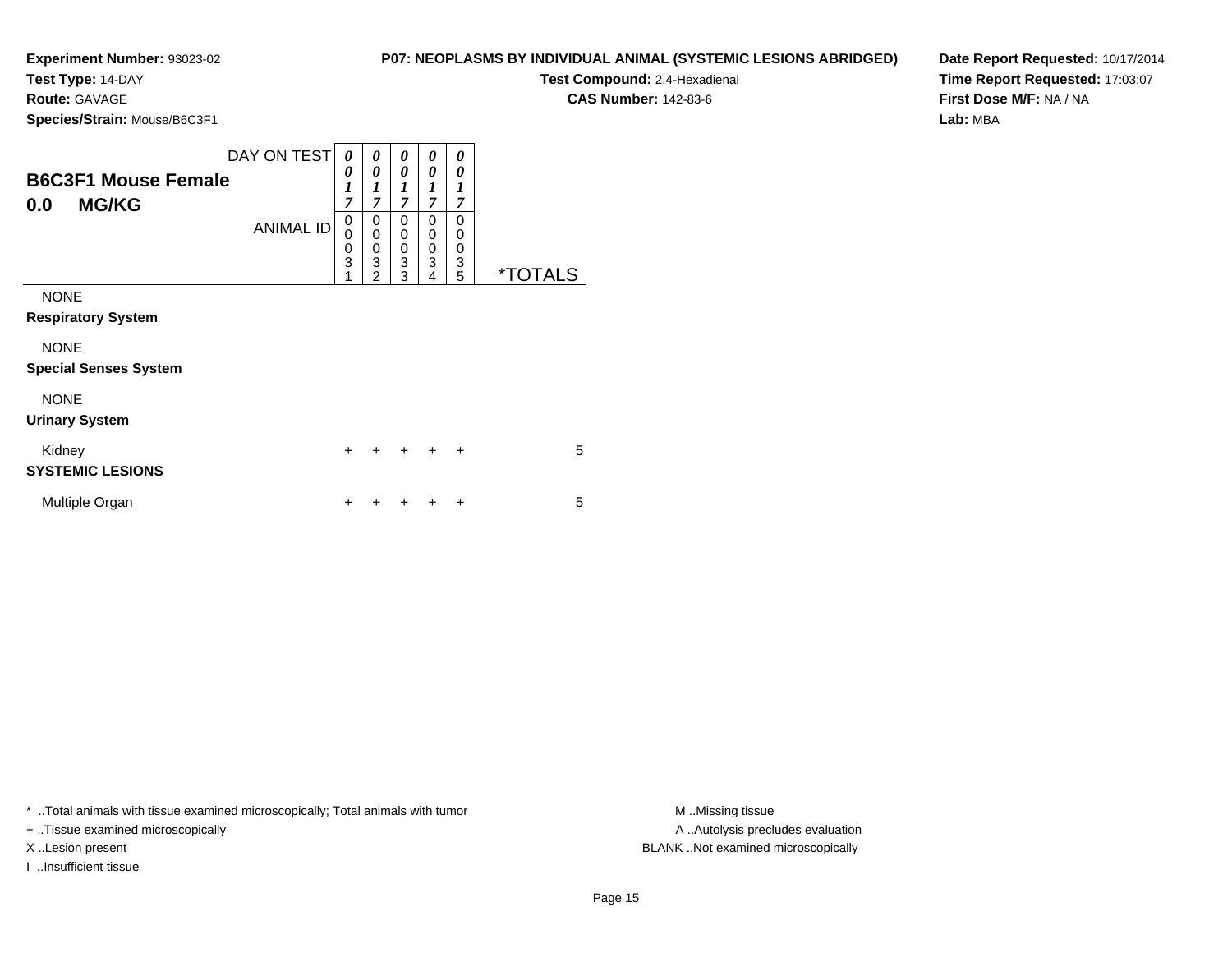**Test Type:** 14-DAY

**Route:** GAVAGE

**Species/Strain:** Mouse/B6C3F1

**Test Compound:** 2,4-Hexadienal **CAS Number:** 142-83-6

**Time Report Requested:** 17:03:07**First Dose M/F:** NA / NA**Lab:** MBA

**Date Report Requested:** 10/17/2014

| <b>B6C3F1 Mouse Female</b><br><b>MG/KG</b><br>3.0                          | DAY ON TEST      | $\boldsymbol{\theta}$<br>0<br>1<br>7 | 0<br>0<br>$\boldsymbol{l}$<br>7              | 0<br>0<br>1<br>7                | 0<br>0<br>0<br>4      | 0<br>0<br>1<br>7      |                       |
|----------------------------------------------------------------------------|------------------|--------------------------------------|----------------------------------------------|---------------------------------|-----------------------|-----------------------|-----------------------|
|                                                                            | <b>ANIMAL ID</b> | 0<br>0<br>0<br>3<br>6                | 0<br>$\mathbf 0$<br>0<br>3<br>$\overline{7}$ | $\mathbf 0$<br>0<br>0<br>3<br>8 | 0<br>0<br>0<br>3<br>9 | 0<br>0<br>0<br>4<br>0 | <i><b>*TOTALS</b></i> |
| <b>Alimentary System</b>                                                   |                  |                                      |                                              |                                 |                       |                       |                       |
| Esophagus<br>Liver<br>Stomach, Forestomach<br><b>Cardiovascular System</b> |                  |                                      |                                              |                                 | $\ddot{}$<br>+<br>+   |                       | 1<br>1<br>1           |
| <b>NONE</b><br><b>Endocrine System</b>                                     |                  |                                      |                                              |                                 |                       |                       |                       |
| <b>NONE</b><br><b>General Body System</b>                                  |                  |                                      |                                              |                                 |                       |                       |                       |
| <b>NONE</b><br><b>Genital System</b>                                       |                  |                                      |                                              |                                 |                       |                       |                       |
| <b>NONE</b><br><b>Hematopoietic System</b>                                 |                  |                                      |                                              |                                 |                       |                       |                       |
| <b>NONE</b><br><b>Integumentary System</b>                                 |                  |                                      |                                              |                                 |                       |                       |                       |
| <b>NONE</b><br><b>Musculoskeletal System</b>                               |                  |                                      |                                              |                                 |                       |                       |                       |
| <b>NONE</b>                                                                |                  |                                      |                                              |                                 |                       |                       |                       |

\* ..Total animals with tissue examined microscopically; Total animals with tumor **M** . Missing tissue M ..Missing tissue

+ ..Tissue examined microscopically

I ..Insufficient tissue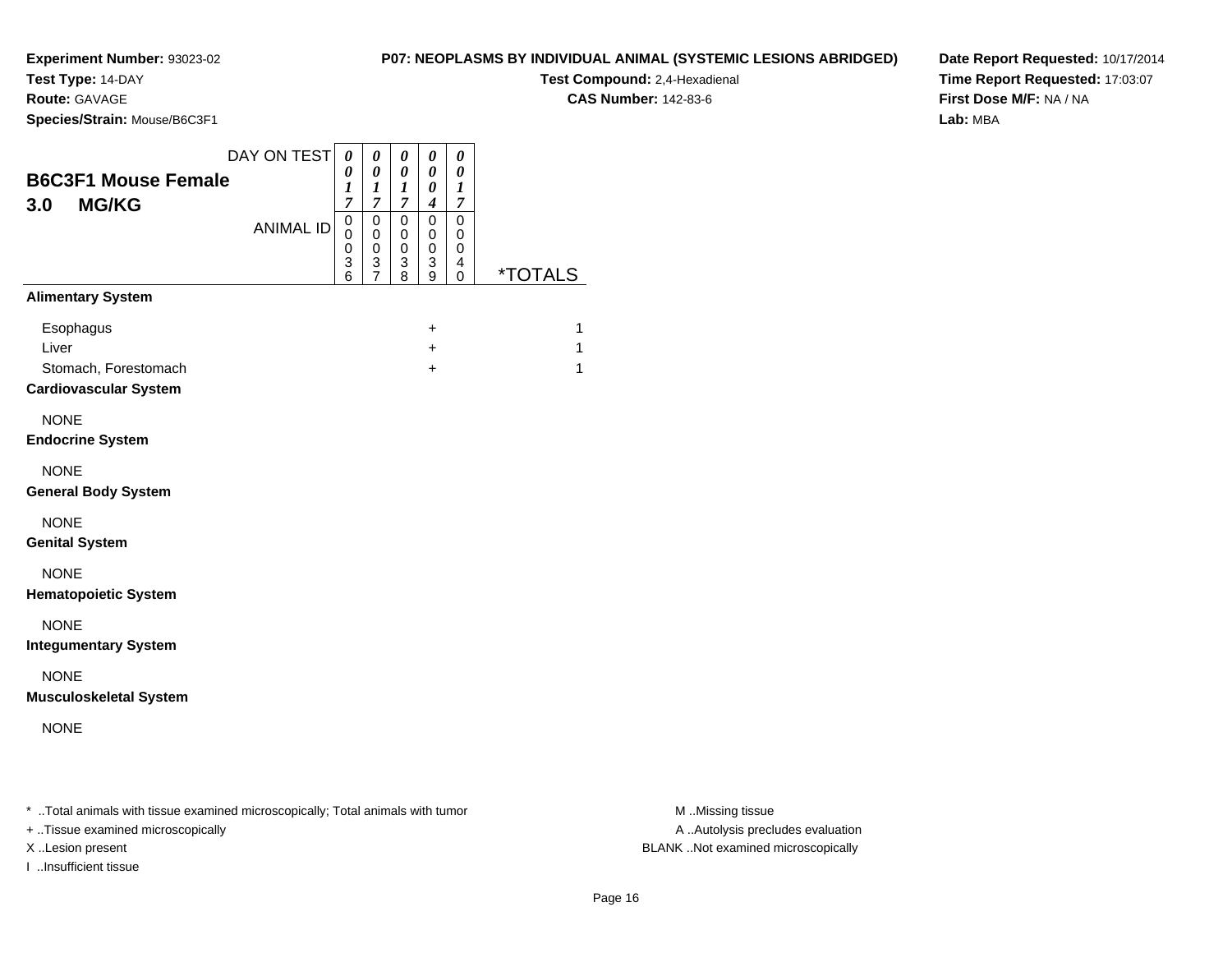**Test Type:** 14-DAY

**Route:** GAVAGE

**Species/Strain:** Mouse/B6C3F1

| P07: NEOPLASMS BY INDIVIDUAL ANIMAL (SYSTEMIC LESIONS ABRIDGED) |
|-----------------------------------------------------------------|
|                                                                 |

**Test Compound:** 2,4-Hexadienal **CAS Number:** 142-83-6

**Date Report Requested:** 10/17/2014**Time Report Requested:** 17:03:07**First Dose M/F:** NA / NA**Lab:** MBA

| <b>B6C3F1 Mouse Female</b><br><b>MG/KG</b><br>3.0 | DAY ON TEST<br><b>ANIMAL ID</b> | 0<br>0<br>$\boldsymbol{l}$<br>$\overline{7}$<br>0<br>0<br>0<br>$\overline{3}$<br>6 | 0<br>0<br>1<br>7<br>0<br>0<br>$\mathbf 0$<br>3<br>$\overline{7}$ | 0<br>0<br>1<br>$\overline{7}$<br>$\Omega$<br>0<br>0<br>3<br>8 | 0<br>0<br>0<br>4<br>0<br>0<br>0<br>3<br>9 | 0<br>0<br>1<br>$\overline{7}$<br>0<br>0<br>0<br>4<br>0 | <i><b>*TOTALS</b></i> |
|---------------------------------------------------|---------------------------------|------------------------------------------------------------------------------------|------------------------------------------------------------------|---------------------------------------------------------------|-------------------------------------------|--------------------------------------------------------|-----------------------|
| <b>Nervous System</b>                             |                                 |                                                                                    |                                                                  |                                                               |                                           |                                                        |                       |
| <b>NONE</b><br><b>Respiratory System</b>          |                                 |                                                                                    |                                                                  |                                                               |                                           |                                                        |                       |
| <b>NONE</b><br><b>Special Senses System</b>       |                                 |                                                                                    |                                                                  |                                                               |                                           |                                                        |                       |
| <b>NONE</b><br><b>Urinary System</b>              |                                 |                                                                                    |                                                                  |                                                               |                                           |                                                        |                       |
| Kidney<br><b>SYSTEMIC LESIONS</b>                 |                                 |                                                                                    |                                                                  |                                                               | $\ddot{}$                                 |                                                        |                       |
| Multiple Organ                                    |                                 |                                                                                    |                                                                  |                                                               | $\ddot{}$                                 |                                                        |                       |

\* ..Total animals with tissue examined microscopically; Total animals with tumor **M** ..Missing tissue M ..Missing tissue

+ ..Tissue examined microscopically

I ..Insufficient tissue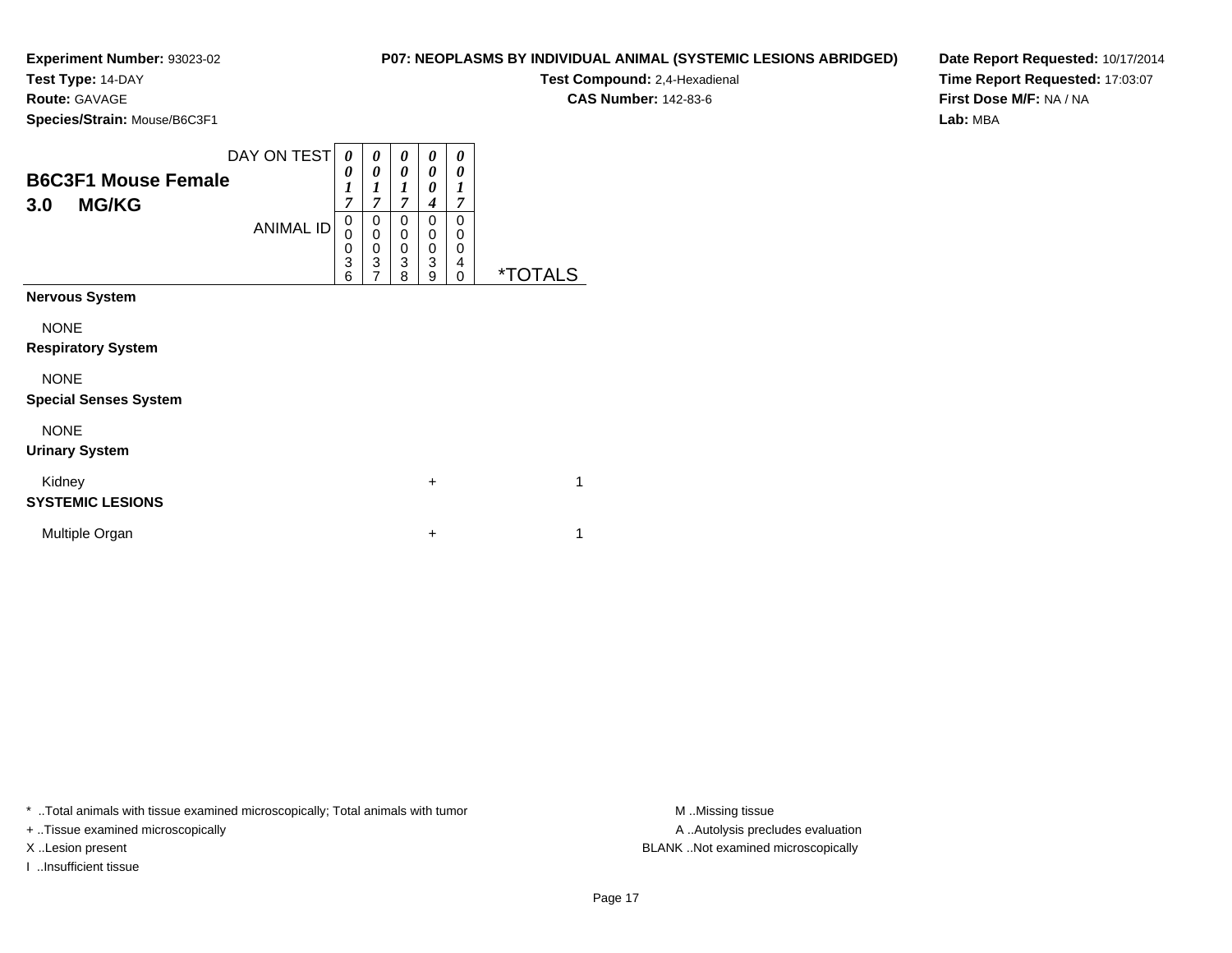| Experiment Number: 93023-02  |
|------------------------------|
| Test Type: 14-DAY            |
| <b>Route:</b> GAVAGE         |
| Species/Strain: Mouse/B6C3F1 |

### **P07: NEOPLASMS BY INDIVIDUAL ANIMAL (SYSTEMIC LESIONS ABRIDGED)**

**Test Compound:** 2,4-Hexadienal **CAS Number:** 142-83-6

**Date Report Requested:** 10/17/2014**Time Report Requested:** 17:03:07**First Dose M/F:** NA / NA**Lab:** MBA

DAY ON TEST

# **B6C3F1 Mouse Female9.0 MG/KG**

ANIMAL ID

\*TOTALS

**Alimentary System**

NONE

**Cardiovascular System**

NONE

**Endocrine System**

NONE

**General Body System**

NONE

**Genital System**

NONE

**Hematopoietic System**

NONE

**Integumentary System**

NONE

**Musculoskeletal System**

NONE

**Nervous System**

NONE

\* ..Total animals with tissue examined microscopically; Total animals with tumor **M** ..Missing tissue M ..Missing tissue

+ ..Tissue examined microscopically

I ..Insufficient tissue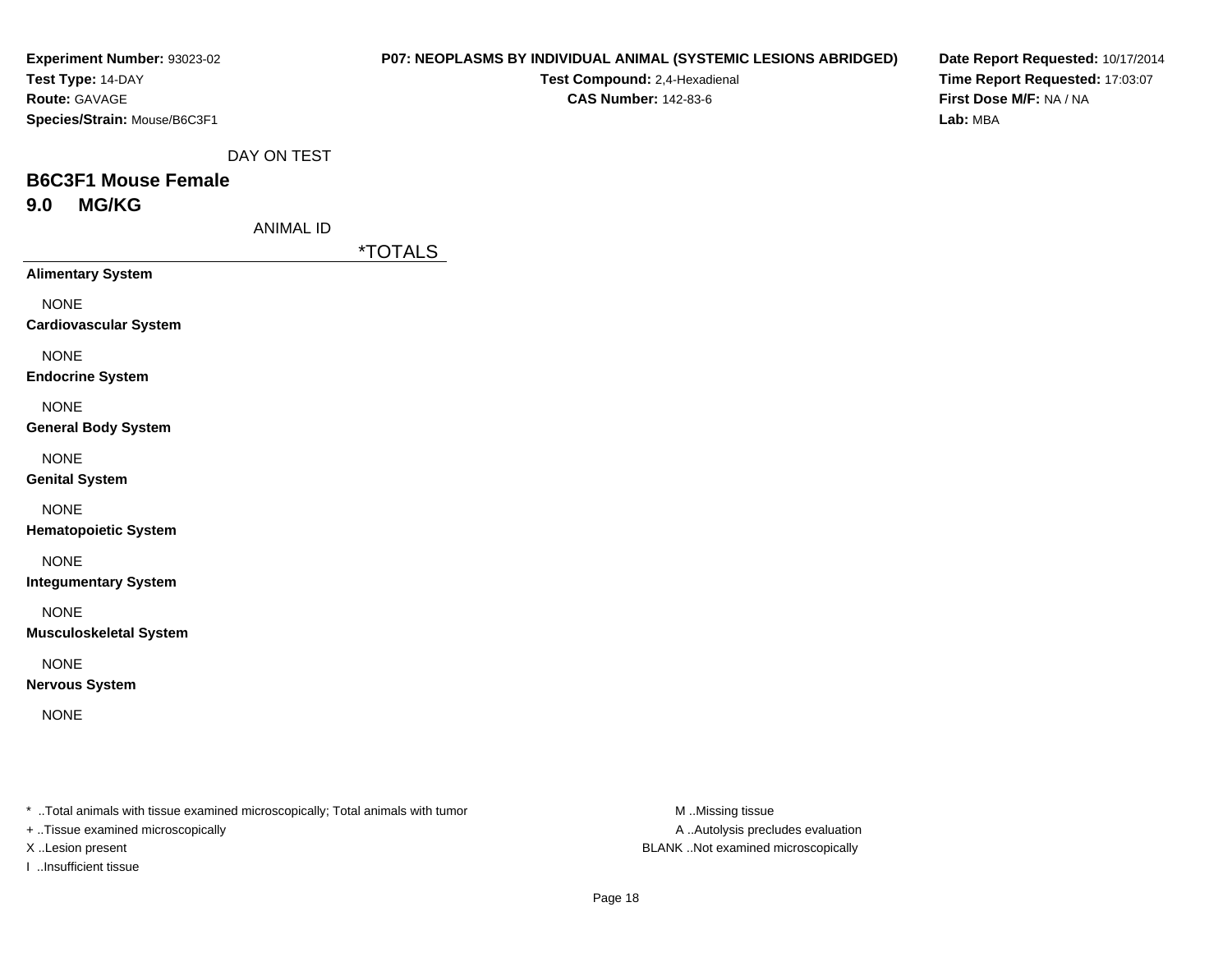| Experiment Number: 93023-02  | P07: NEOPLASMS BY INDIVIDUAL ANIMAL (SYSTEMIC LESIONS ABRIDGED) |
|------------------------------|-----------------------------------------------------------------|
| Test Type: 14-DAY            | Test Compound: 2,4-Hexadienal                                   |
| <b>Route: GAVAGE</b>         | <b>CAS Number: 142-83-6</b>                                     |
| Species/Strain: Mouse/B6C3F1 |                                                                 |
| DAY ON TEST                  |                                                                 |
| <b>B6C3F1 Mouse Female</b>   |                                                                 |
| <b>MG/KG</b><br>9.0          |                                                                 |
| ANIMAL ID                    |                                                                 |
|                              | <i><b>*TOTALS</b></i>                                           |
| <b>Respiratory System</b>    |                                                                 |
| <b>NONE</b>                  |                                                                 |

**Date Report Requested:** 10/17/2014**Time Report Requested:** 17:03:07**First Dose M/F:** NA / NA**Lab:** MBA

NONE

**Special Senses System**

NONE

**Urinary System**

# NONE

### **SYSTEMIC LESIONS**

Multiple Organ

 $\mathbf n$  0

\* ..Total animals with tissue examined microscopically; Total animals with tumor **M** . Missing tissue M ..Missing tissue

+ ..Tissue examined microscopically

I ..Insufficient tissue

A ..Autolysis precludes evaluation X ..Lesion present BLANK ..Not examined microscopically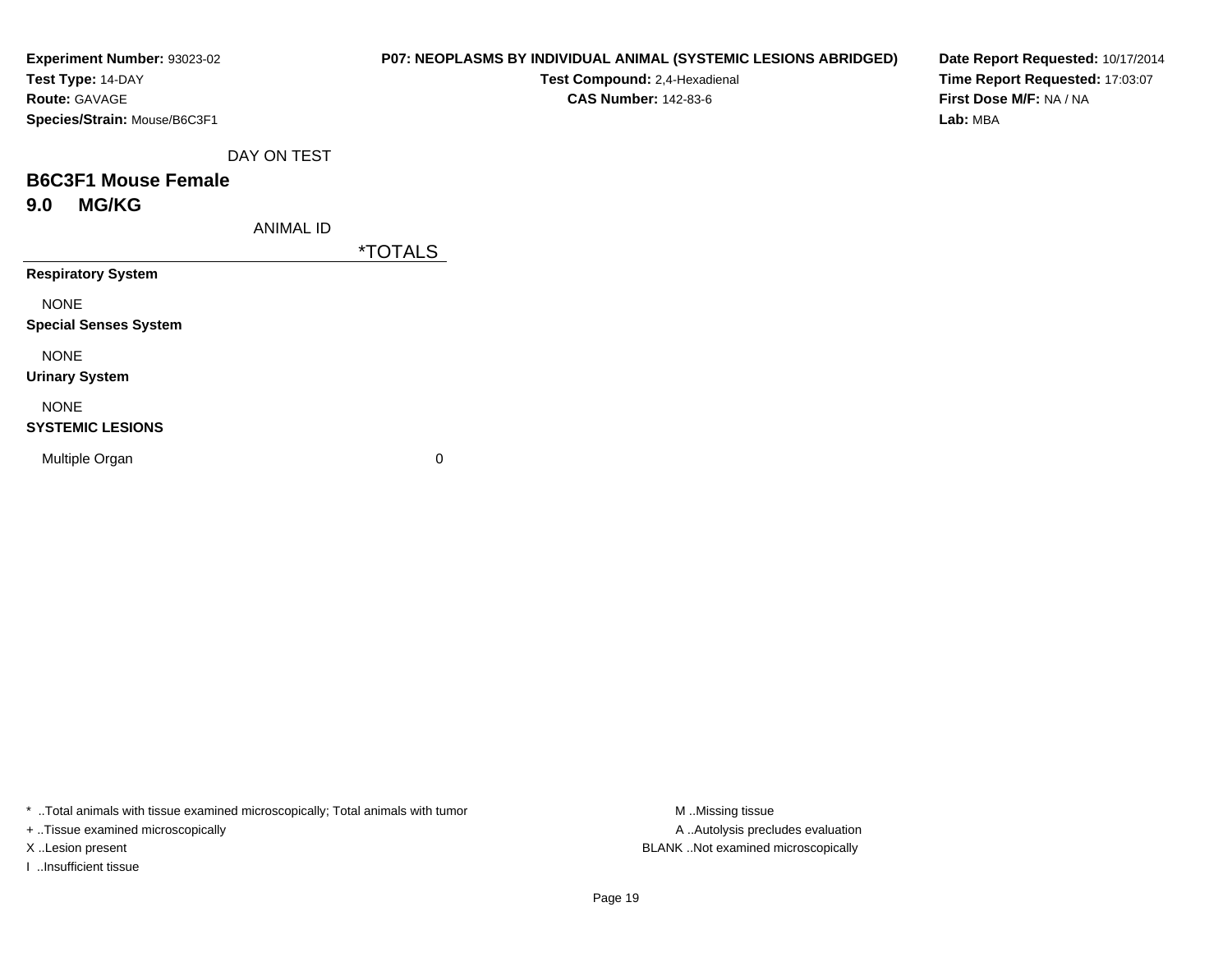**Test Type:** 14-DAY

**Route:** GAVAGE

**Species/Strain:** Mouse/B6C3F1

**Test Compound:** 2,4-Hexadienal **CAS Number:** 142-83-6

**Date Report Requested:** 10/17/2014**Time Report Requested:** 17:03:07**First Dose M/F:** NA / NA**Lab:** MBA

| <b>B6C3F1 Mouse Female</b><br><b>MG/KG</b><br>27.0   | DAY ON TEST<br><b>ANIMAL ID</b> | 0<br>0<br>1<br>$\overline{7}$<br>0<br>0<br>0<br>4 | 0<br>$\pmb{\theta}$<br>$\boldsymbol{l}$<br>$\boldsymbol{7}$<br>0<br>0<br>0<br>4 | 0<br>$\boldsymbol{\theta}$<br>$\boldsymbol{l}$<br>$\boldsymbol{7}$<br>$\mathbf 0$<br>0<br>$\mathbf 0$<br>4 | 0<br>0<br>$\boldsymbol{l}$<br>$\overline{7}$<br>$\mathbf 0$<br>0<br>$\mathbf 0$<br>4 | $\theta$<br>0<br>$\boldsymbol{l}$<br>$\overline{7}$<br>$\Omega$<br>0<br>$\mathbf 0$<br>5 |                       |
|------------------------------------------------------|---------------------------------|---------------------------------------------------|---------------------------------------------------------------------------------|------------------------------------------------------------------------------------------------------------|--------------------------------------------------------------------------------------|------------------------------------------------------------------------------------------|-----------------------|
| <b>Alimentary System</b>                             |                                 | 6                                                 | $\overline{7}$                                                                  | 8                                                                                                          | 9                                                                                    | $\Omega$                                                                                 | <i><b>*TOTALS</b></i> |
| Stomach, Forestomach<br><b>Cardiovascular System</b> |                                 | м                                                 | $\ddot{}$                                                                       | +                                                                                                          |                                                                                      | $\ddot{}$                                                                                | 4                     |
| <b>NONE</b><br><b>Endocrine System</b>               |                                 |                                                   |                                                                                 |                                                                                                            |                                                                                      |                                                                                          |                       |
| <b>NONE</b><br><b>General Body System</b>            |                                 |                                                   |                                                                                 |                                                                                                            |                                                                                      |                                                                                          |                       |
| <b>NONE</b><br><b>Genital System</b>                 |                                 |                                                   |                                                                                 |                                                                                                            |                                                                                      |                                                                                          |                       |
| <b>NONE</b><br><b>Hematopoietic System</b>           |                                 |                                                   |                                                                                 |                                                                                                            |                                                                                      |                                                                                          |                       |
| <b>NONE</b><br><b>Integumentary System</b>           |                                 |                                                   |                                                                                 |                                                                                                            |                                                                                      |                                                                                          |                       |
| <b>NONE</b><br><b>Musculoskeletal System</b>         |                                 |                                                   |                                                                                 |                                                                                                            |                                                                                      |                                                                                          |                       |
| <b>NONE</b><br><b>Nervous System</b>                 |                                 |                                                   |                                                                                 |                                                                                                            |                                                                                      |                                                                                          |                       |
| <b>NONE</b>                                          |                                 |                                                   |                                                                                 |                                                                                                            |                                                                                      |                                                                                          |                       |
|                                                      |                                 |                                                   |                                                                                 |                                                                                                            |                                                                                      |                                                                                          |                       |

\* ..Total animals with tissue examined microscopically; Total animals with tumor **M** . Missing tissue M ..Missing tissue

+ ..Tissue examined microscopically

I ..Insufficient tissue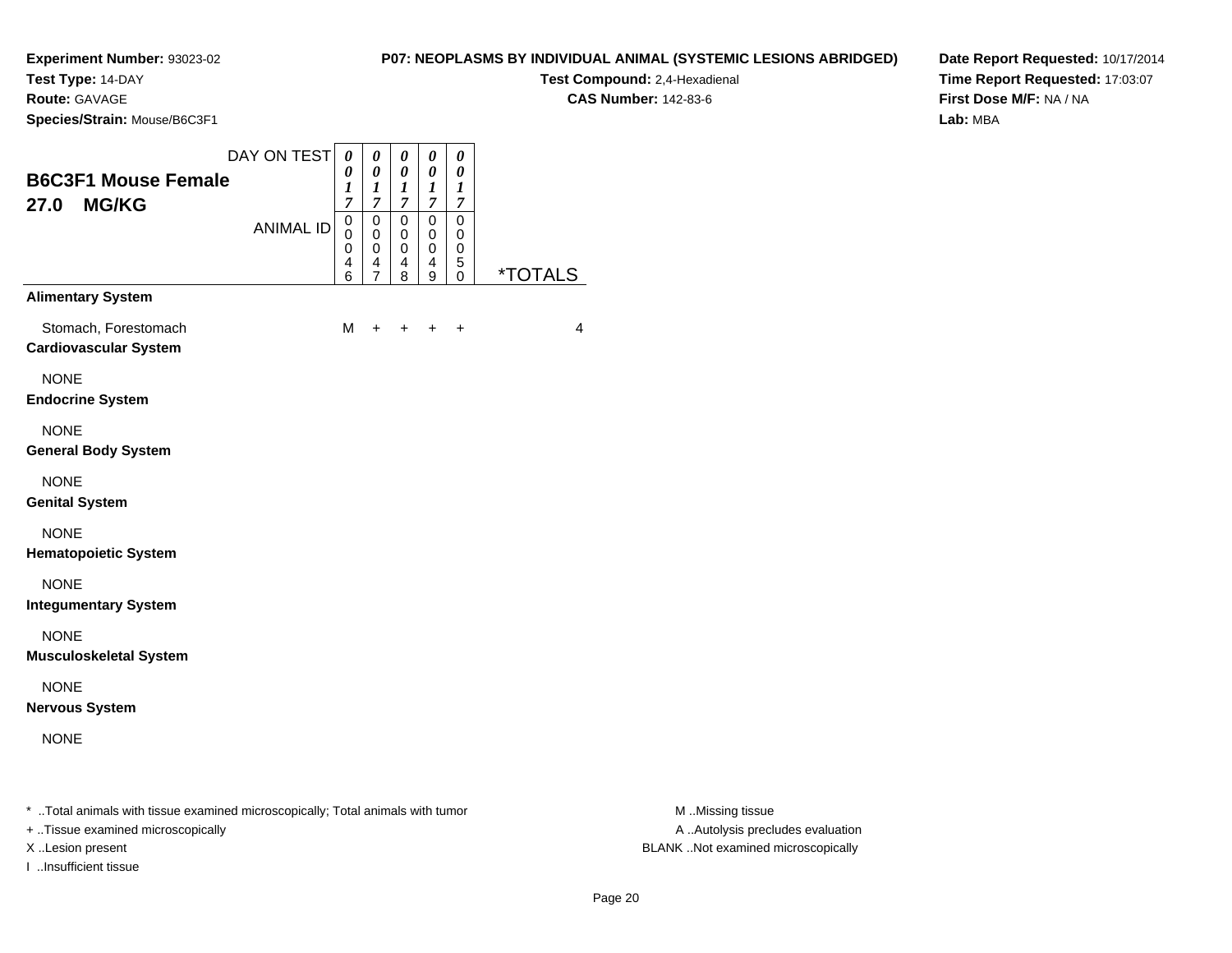**Test Type:** 14-DAY

**Route:** GAVAGE

**Species/Strain:** Mouse/B6C3F1

| DAY ON TEST<br><b>B6C3F1 Mouse Female</b><br><b>MG/KG</b><br>27.0<br><b>ANIMAL ID</b> | 0<br>0<br>1<br>$\overline{7}$<br>0<br>0<br>0<br>4<br>6 | 0<br>0<br>7<br>0<br>0<br>0<br>4 | 0<br>0<br>1<br>7<br>0<br>0<br>0<br>4<br>8 | 0<br>0<br>⇁<br>O<br>0<br>0<br>4<br>9 | 0<br>$\boldsymbol{\theta}$<br>1<br>7<br>0<br>0<br>0<br>5<br>0 | ∗٦<br>AL S |
|---------------------------------------------------------------------------------------|--------------------------------------------------------|---------------------------------|-------------------------------------------|--------------------------------------|---------------------------------------------------------------|------------|
| <b>Respiratory System</b>                                                             |                                                        |                                 |                                           |                                      |                                                               |            |

NONE

#### **Special Senses System**

NONE

**Urinary System**

### NONE

### **SYSTEMIC LESIONS**

| Multiple Organ |  | + + + + |  |  |  |  |
|----------------|--|---------|--|--|--|--|
|----------------|--|---------|--|--|--|--|

\* ..Total animals with tissue examined microscopically; Total animals with tumor **M** . Missing tissue M ..Missing tissue

+ ..Tissue examined microscopically

I ..Insufficient tissue

**P07: NEOPLASMS BY INDIVIDUAL ANIMAL (SYSTEMIC LESIONS ABRIDGED)**

**Test Compound:** 2,4-Hexadienal

**CAS Number:** 142-83-6

**Date Report Requested:** 10/17/2014**Time Report Requested:** 17:03:07**First Dose M/F:** NA / NA**Lab:** MBA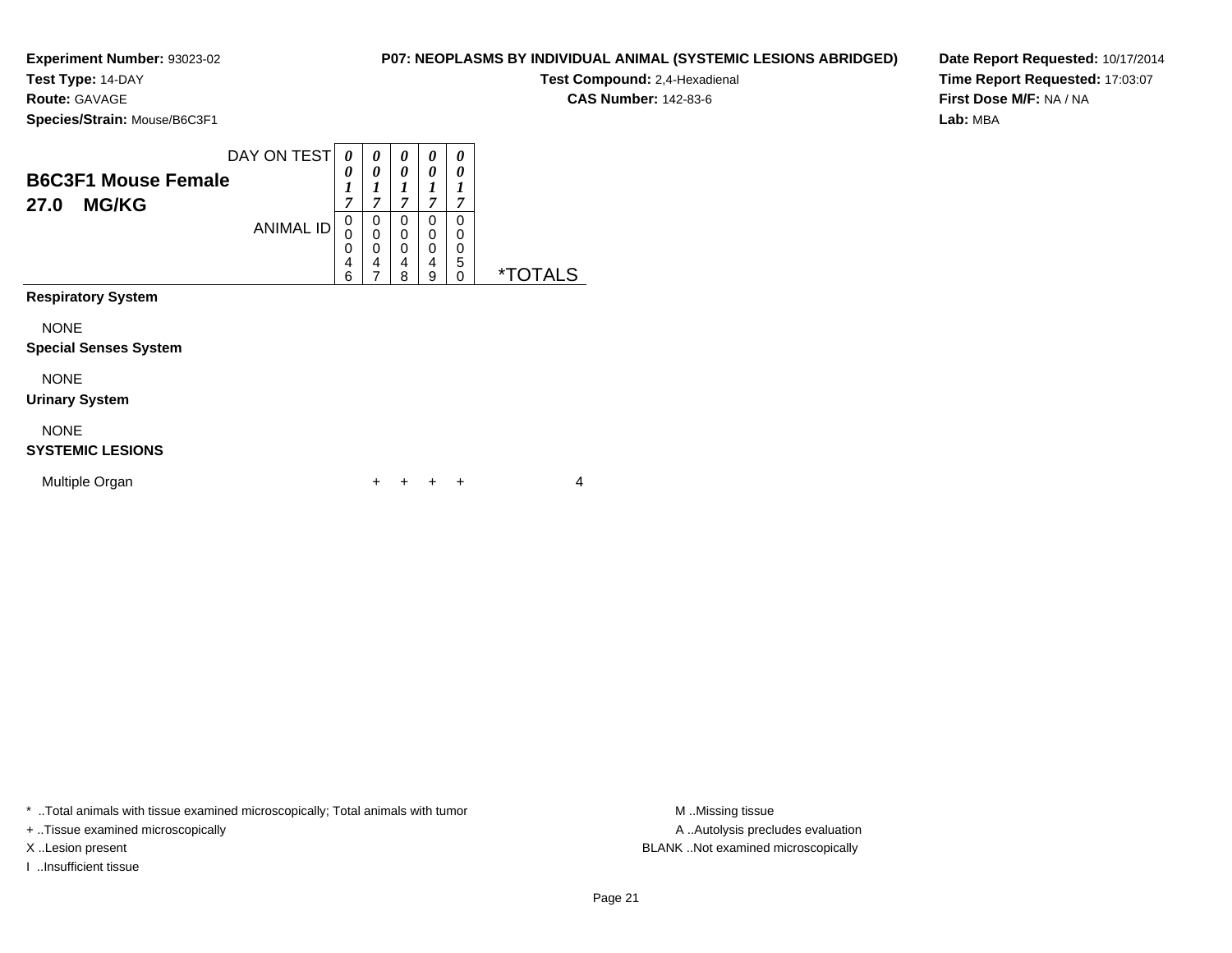**Test Type:** 14-DAY

**Route:** GAVAGE

**Species/Strain:** Mouse/B6C3F1

**Test Compound:** 2,4-Hexadienal **CAS Number:** 142-83-6

**Date Report Requested:** 10/17/2014**Time Report Requested:** 17:03:07**First Dose M/F:** NA / NA**Lab:** MBA

| <b>B6C3F1 Mouse Female</b><br><b>MG/KG</b><br>80.0                                      | DAY ON TEST      | $\boldsymbol{\theta}$<br>0<br>1<br>$\overline{7}$ | 0<br>0<br>$\boldsymbol{l}$<br>$\overline{7}$ | 0<br>$\boldsymbol{\theta}$<br>$\boldsymbol{l}$<br>$\overline{7}$ | 0<br>0<br>1<br>$\overline{7}$   | 0<br>0<br>$\boldsymbol{l}$<br>7 |                       |
|-----------------------------------------------------------------------------------------|------------------|---------------------------------------------------|----------------------------------------------|------------------------------------------------------------------|---------------------------------|---------------------------------|-----------------------|
|                                                                                         | <b>ANIMAL ID</b> | 0<br>$\mathbf{0}$<br>0<br>5<br>1                  | $\mathsf 0$<br>0<br>0<br>5<br>$\overline{2}$ | $\Omega$<br>0<br>0<br>5<br>3                                     | $\mathbf 0$<br>0<br>0<br>5<br>4 | $\mathbf 0$<br>0<br>0<br>5<br>5 | <i><b>*TOTALS</b></i> |
| <b>Alimentary System</b>                                                                |                  |                                                   |                                              |                                                                  |                                 |                                 |                       |
| Intestine Small, Ileum<br>Liver<br>Stomach, Forestomach<br><b>Cardiovascular System</b> |                  | +<br>$\ddot{}$<br>$+$                             | $+$<br>$+$                                   | $+$ $-$                                                          | $\ddot{}$<br>$+ + +$            | ÷                               | 1<br>5<br>5           |
| <b>NONE</b><br><b>Endocrine System</b>                                                  |                  |                                                   |                                              |                                                                  |                                 |                                 |                       |
| <b>NONE</b><br><b>General Body System</b>                                               |                  |                                                   |                                              |                                                                  |                                 |                                 |                       |
| <b>NONE</b><br><b>Genital System</b>                                                    |                  |                                                   |                                              |                                                                  |                                 |                                 |                       |
| <b>Uterus</b><br><b>Hematopoietic System</b>                                            |                  | +                                                 |                                              |                                                                  |                                 |                                 | 1                     |
| <b>NONE</b><br><b>Integumentary System</b>                                              |                  |                                                   |                                              |                                                                  |                                 |                                 |                       |
| <b>NONE</b><br><b>Musculoskeletal System</b>                                            |                  |                                                   |                                              |                                                                  |                                 |                                 |                       |
| <b>NONE</b>                                                                             |                  |                                                   |                                              |                                                                  |                                 |                                 |                       |
|                                                                                         |                  |                                                   |                                              |                                                                  |                                 |                                 |                       |

\* ..Total animals with tissue examined microscopically; Total animals with tumor **M** . Missing tissue M ..Missing tissue

+ ..Tissue examined microscopically

I ..Insufficient tissue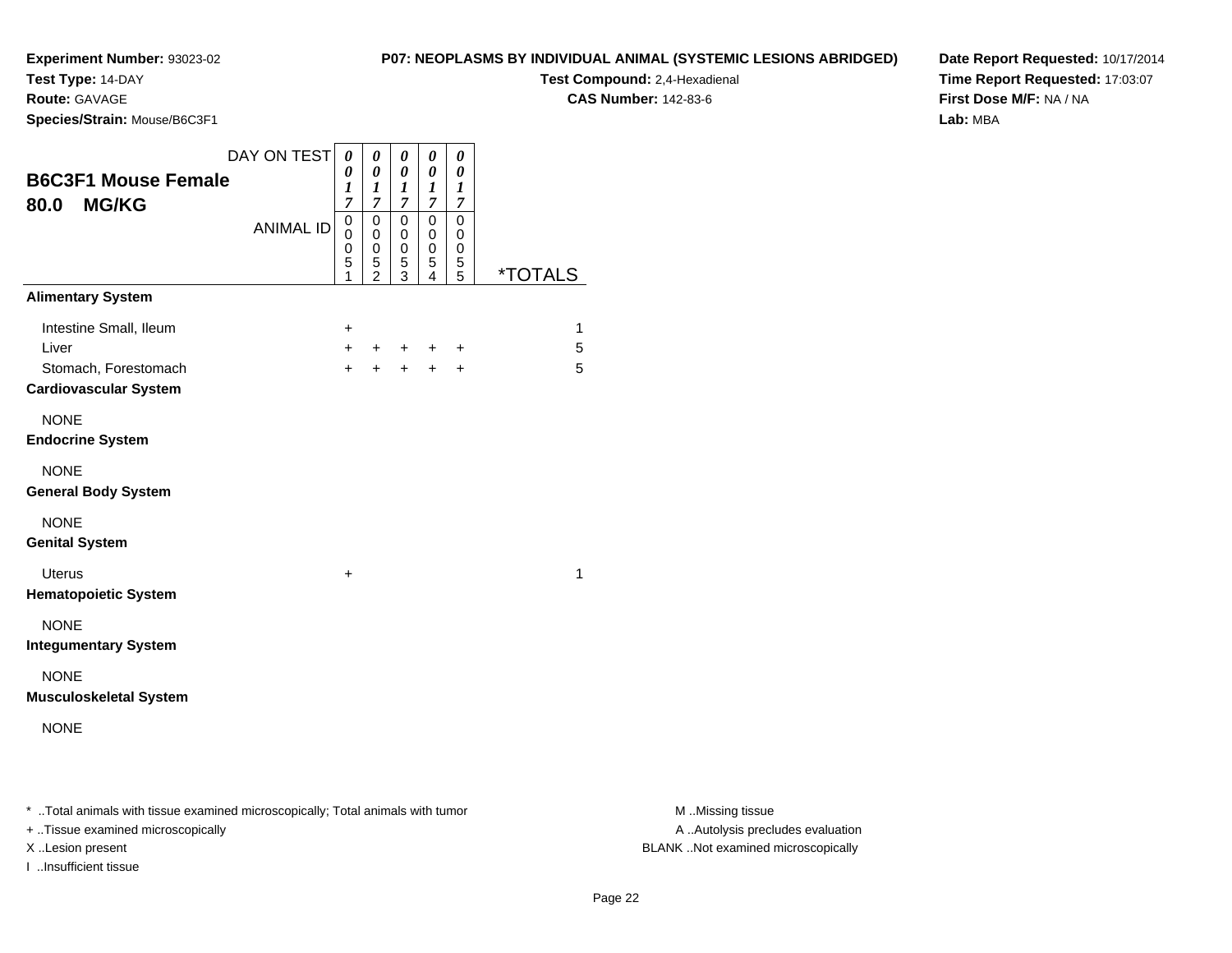**Test Type:** 14-DAY

**Route:** GAVAGE

**Species/Strain:** Mouse/B6C3F1

| P07: NEOPLASMS BY INDIVIDUAL ANIMAL (SYSTEMIC LESIONS ABRIDGED) |
|-----------------------------------------------------------------|
|-----------------------------------------------------------------|

**Test Compound:** 2,4-Hexadienal

**CAS Number:** 142-83-6

**Date Report Requested:** 10/17/2014**Time Report Requested:** 17:03:07**First Dose M/F:** NA / NA**Lab:** MBA

|                                                    | DAY ON TEST      | 0                        | 0                                                      | 0                        | 0                        | 0                     |                       |
|----------------------------------------------------|------------------|--------------------------|--------------------------------------------------------|--------------------------|--------------------------|-----------------------|-----------------------|
| <b>B6C3F1 Mouse Female</b><br><b>MG/KG</b><br>80.0 |                  | 0<br>1<br>$\overline{7}$ | 0<br>1<br>$\overline{7}$                               | 0<br>1<br>$\overline{7}$ | 0<br>1<br>$\overline{7}$ | 0<br>1<br>7           |                       |
|                                                    | <b>ANIMAL ID</b> | 0<br>0<br>0<br>5<br>1    | 0<br>$\mathbf 0$<br>$\mathbf 0$<br>5<br>$\overline{2}$ | 0<br>0<br>0<br>5<br>3    | 0<br>0<br>0<br>5<br>4    | 0<br>0<br>0<br>5<br>5 | <i><b>*TOTALS</b></i> |
| <b>Nervous System</b>                              |                  |                          |                                                        |                          |                          |                       |                       |
| <b>NONE</b><br><b>Respiratory System</b>           |                  |                          |                                                        |                          |                          |                       |                       |
| <b>NONE</b><br><b>Special Senses System</b>        |                  |                          |                                                        |                          |                          |                       |                       |
| <b>NONE</b><br><b>Urinary System</b>               |                  |                          |                                                        |                          |                          |                       |                       |
| Kidney<br><b>SYSTEMIC LESIONS</b>                  |                  | $\div$                   | $\div$                                                 | $\ddot{}$                | $\div$                   | $\ddot{}$             | 5                     |
| Multiple Organ                                     |                  |                          |                                                        |                          |                          | +                     | 5                     |

\* ..Total animals with tissue examined microscopically; Total animals with tumor **M** ..Missing tissue M ..Missing tissue

+ ..Tissue examined microscopically

I ..Insufficient tissue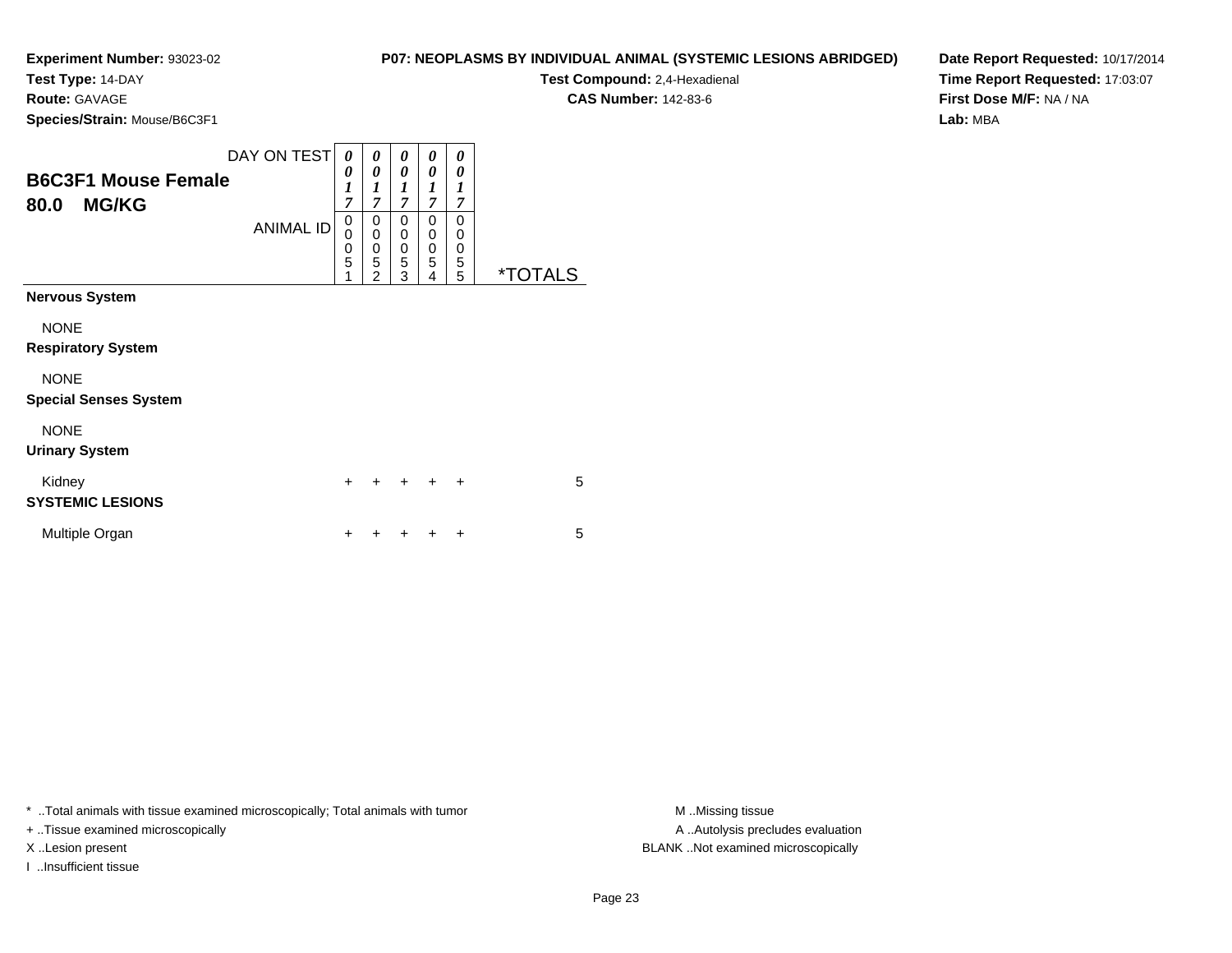**Test Type:** 14-DAY

**Route:** GAVAGE

**Species/Strain:** Mouse/B6C3F1

**Test Compound:** 2,4-Hexadienal **CAS Number:** 142-83-6

**Date Report Requested:** 10/17/2014**Time Report Requested:** 17:03:07**First Dose M/F:** NA / NA**Lab:** MBA

| <b>B6C3F1 Mouse Female</b><br>240.0 MG/KG                                                 | DAY ON TEST<br><b>ANIMAL ID</b> | 0<br>0<br>$\boldsymbol{l}$<br>0<br>0<br>0<br>0<br>5<br>6 | 0<br>0<br>$\boldsymbol{l}$<br>$\overline{7}$<br>$\mathbf 0$<br>0<br>0<br>5<br>$\overline{7}$ | 0<br>0<br>1<br>$\overline{7}$<br>0<br>0<br>0<br>5<br>8 | 0<br>0<br>1<br>7<br>0<br>0<br>0<br>5<br>9 | 0<br>0<br>1<br>7<br>$\mathbf 0$<br>0<br>0<br>6<br>$\mathbf 0$ | <i><b>*TOTALS</b></i> |
|-------------------------------------------------------------------------------------------|---------------------------------|----------------------------------------------------------|----------------------------------------------------------------------------------------------|--------------------------------------------------------|-------------------------------------------|---------------------------------------------------------------|-----------------------|
| <b>Alimentary System</b><br>Liver<br>Stomach, Forestomach<br><b>Cardiovascular System</b> |                                 | $\ddot{}$<br>$\ddot{}$                                   | +<br>$\ddot{}$                                                                               | ٠<br>$\ddot{}$                                         | ÷<br>$\ddot{+}$                           | +<br>$\ddot{}$                                                | 5<br>5                |
| <b>NONE</b><br><b>Endocrine System</b>                                                    |                                 |                                                          |                                                                                              |                                                        |                                           |                                                               |                       |
| <b>NONE</b><br><b>General Body System</b>                                                 |                                 |                                                          |                                                                                              |                                                        |                                           |                                                               |                       |
| <b>NONE</b><br><b>Genital System</b>                                                      |                                 |                                                          |                                                                                              |                                                        |                                           |                                                               |                       |
| <b>Uterus</b><br><b>Hematopoietic System</b>                                              |                                 |                                                          |                                                                                              | $\ddot{}$                                              |                                           |                                                               | $\mathbf 1$           |
| Lymph Node<br>Spleen<br><b>Integumentary System</b>                                       |                                 | $\ddot{}$                                                | ÷<br>+                                                                                       | +                                                      |                                           | $\ddot{}$                                                     | 1<br>$\overline{4}$   |
| <b>NONE</b>                                                                               |                                 |                                                          |                                                                                              |                                                        |                                           |                                                               |                       |

**Musculoskeletal System**

\* ..Total animals with tissue examined microscopically; Total animals with tumor **M** . Missing tissue M ..Missing tissue

+ ..Tissue examined microscopically

I ..Insufficient tissue

NONE